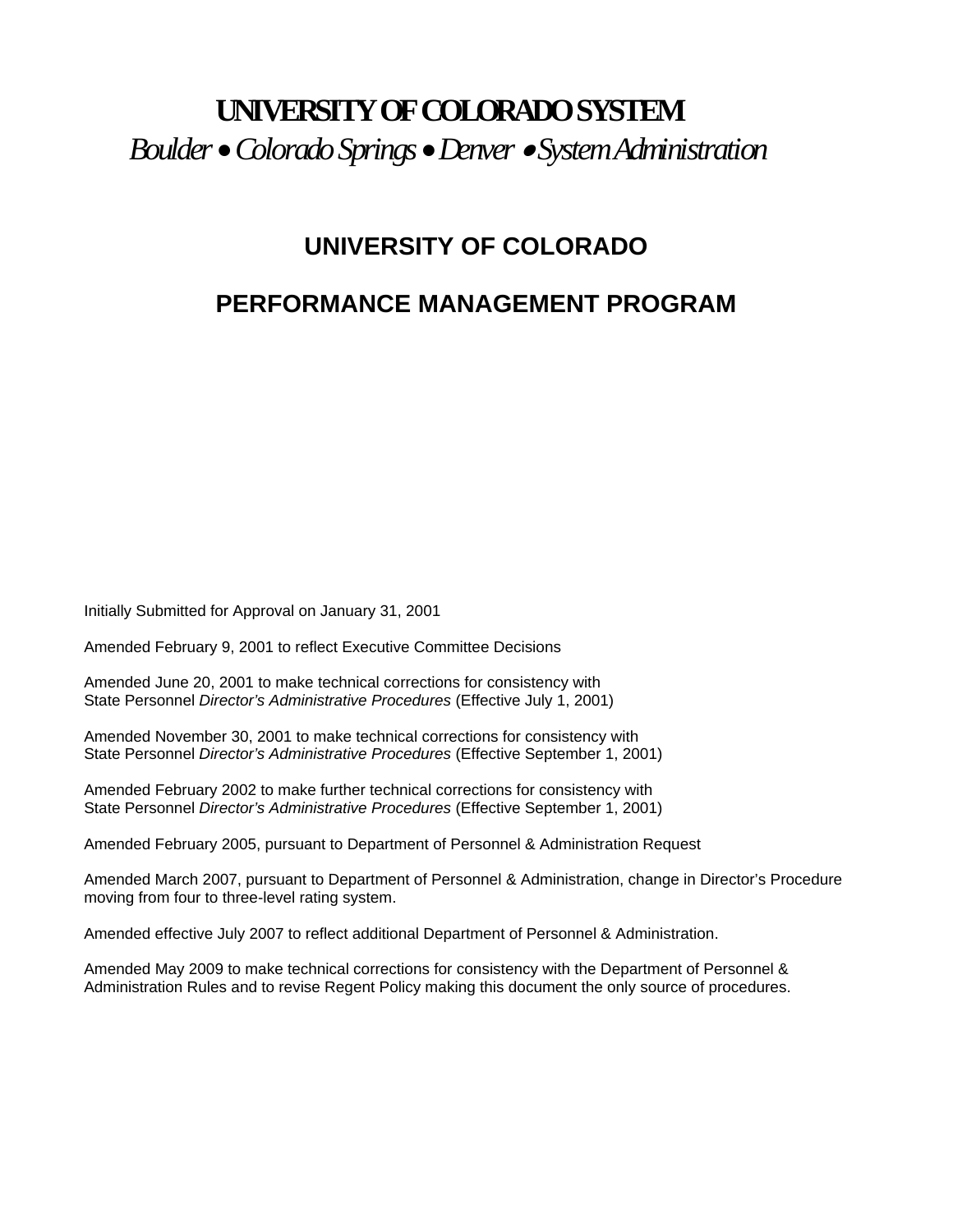#### **UNIVERSITY OF COLORADO PERFORMANCE MANAGEMENT PROGRAM**

#### **I. SCOPE**

This University of Colorado's *Performance Management Program* (Program) is a system-wide framework submitted on behalf of the entire University system for approval by the State Personnel Director. It also applies to state classified employees who are employed by the University of Colorado Hospital (UCH).

#### **II. GUIDELINES**

Consistent with the guidelines from the State Personnel Director, the University of Colorado's Program consists of three components: (1) performance management, (2) Achievement Pay, and (3) dispute resolution. To ensure comprehensive implementation of the University's Program, the Board of Regents adopted, on January 18, 2001, the provision for supervisor accountability as a Regent Policy (amended February 24, 2005, see attachment A).

The Program applies to classified employees in the State personnel system (classified employees), who occupy regular (non-temporary) positions. It has been developed in response to a State mandate and is consistent with the current rules and guidelines issued by the State Personnel Director.

The Program, the CU performance management process, the *University of Colorado Performance Management Program User Guide*, and all performance planning and evaluation forms conform to State of Colorado statutes, the State's guidelines, and applicable rules and administrative procedures of the State Personnel System.

**A. State Rules and Guidelines to be followed by State Agencies and Higher Education Institutions**

The overall design of the Program, including the University's performance management process that forms the basis for Achievement Pay is consistent with the State guidelines that all agencies and higher education institutions must follow. In particular, the Program addresses the following statemandated elements:

- **1.** The inclusion of state-prescribed "core competencies" in every employee's performance plan and evaluation;
- **2.** The use of three performance rating levels as follows: "Level 1" (Below Expectations); "Level 2" (Meeting Expectations); "Level 3" ( Exceeding Expectations)(see Table 1, below);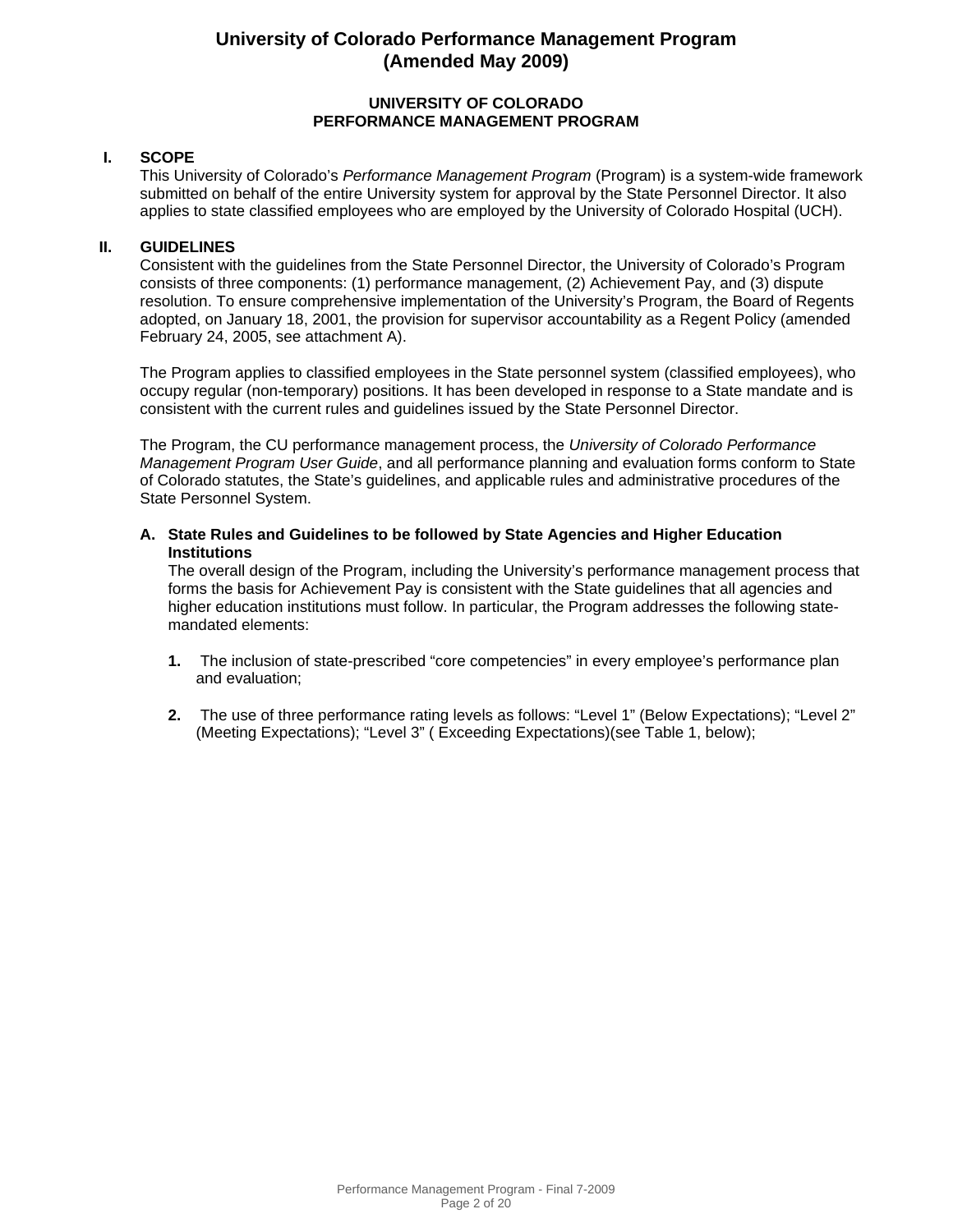#### **TABLE 1 – RATING LEVELS DEFINITIONS Effective for the 2007-2008 Performance Cycle<sup>1</sup>**

**Definition of Level 3 (Exceeding Expectations):** This rating represents consistently exceptional and documented performance or consistently superior achievement beyond the regular assignment. Employees make exceptional contribution(s) that have a significant and positive impact on the performance of the unit or the organization and may materially advance the mission of the organization. The employee provides a model for excellence and helps others to do their jobs better. Peers, immediate supervision, higher-level management and others can readily recognize such a level of performance.

**Definition of Level 2 (Meeting Expectations):** This rating level encompasses a range of expected performance. It includes employees who are successfully developing in the job, employees who exhibit competency in the work behaviors, skills, and assignments, and accomplished performers who consistently exhibit the desired competencies effectively and independently. These employees are meeting all the expectations, standards, requirements, and objectives on their performance plan and, on occasion, exceed them. This is the employee who reliably performs the job assigned and may even have a documented impact beyond the regular assignments and performance objectives that directly supports the mission of the organization.

**Definition of Level 1 (Below Expectations):** This rating level encompasses those employees whose performance does not consistently and independently meet expectations set forth in the performance plan as well as those employees whose performance is clearly unsatisfactory and consistently fails to meet requirements and expectations.

Marginal performance requires substantial monitoring and close supervision to ensure progression toward a level of performance that meets expectations. Although these employees are not currently meeting expectations, they may be progressing satisfactorily toward a level 2 rating and need coaching/direction in order to satisfy the core expectations of the position.

- **3.** The definition of specific actions to be taken if an employee is rated at Level 1 (Below Expectations);
- **4.** The alignment of employee performance plans with the current University system vision and the vision and strategic goals of the respective campuses;
- **5.** The guarantee, through a supervisor accountability provision, that all employees will be evaluated, in writing, at least annually based on job performance during the previous year;
- **6.** A specific program to ensure that the mandated supervisory training is provided;
- **7.** For supervisors who are classified staff, the inclusion in their performance plans of at least one distinct goal outlining supervisory duties, including an explicit definition of performance management responsibilities;
- **8.** For all other supervisors, a specific discussion of the activities included in the supervision of classified staff as part of the process in which faculty expectations are discussed with the department chair and/or dean, or during the appropriate period in which annual performance planning for officers and exempt personnel occurs.
- **9.** A supervisor accountability provision to specify the sanctions that will be applied to supervisors, whether classified staff, faculty, exempt personnel, or officers, who fail to evaluate classified staff annually according to the deadlines of the Program performance evaluation cycle schedule.

 $\overline{a}$ <sup>1</sup> Also effective for subsequent performance evaluation cycles, subject to change by the State Personnel Director (as established by promulgated rule or procedure).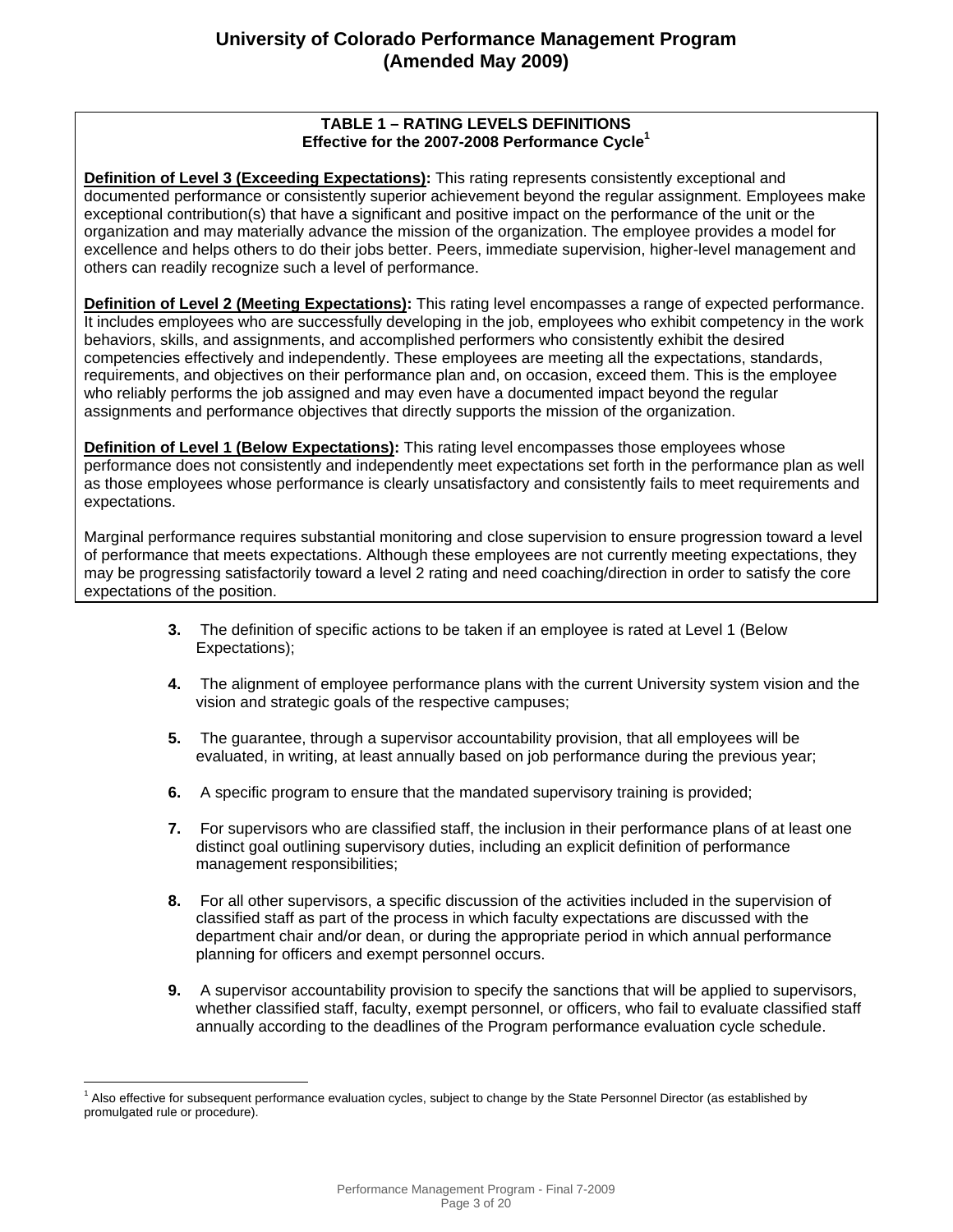- 10. The application of any mandated salary adjustments<sup>1</sup> before the calculation of Achievement Pay amounts.
- **11.** The State regulates the types of Achievement Pay as permitted based on the employee's performance rating level and the employee's salary relative to the maximum of the pay range for the employee's job classification. The State Personnel Director specifies percentages for base and non-base Achievement Pay according to available statewide funding.
- **12.** Completion of performance plans and evaluations and coaching and feedback sessions for employees in the state personnel system may not be waived by either the employee or the employee's supervisor.
- **13.** An annual performance planning and evaluation cycle that is consistent across all state agencies

#### **B. Elements that may be defined at the University's discretion**

For those elements that may be developed at the discretion of an agency or higher education institutions, the University either (1) has established a CU policy at the system level (e.g., the decision to implement a uniform numeric rating scale across all campuses); or (2) has delegated the discretion to the campuses with guidelines provided by the System Administration.

- **1.** Elements That Are Uniform across the University System: The following elements will be applied in a standard manner at all campuses within the CU System.
	- **a)** Plan Submission: The University is submitting a single performance management program, on behalf of all campuses and the system administration, for State of Colorado approval.
	- **b)** Performance Planning and Rating Form: A template performance planning and evaluation form will be used system-wide. The uniform performance planning and evaluation form incorporates the "core competencies" that have been defined by the State Personnel Director.
	- **c)** Performance Evaluation Rating Scale: A standard performance rating scale will be applied consistently across the University system. The University has adopted a 100 to 300 point numeric rating scale. Final overall ratings may be in whole numbers only (not fractions or decimals).
	- **d)** Dispute Resolution Process: A uniform Dispute Resolution Process will be followed systemwide and the campuses may not modify the process. (For details, see Attachment B).
	- **e)** Performance Evaluation Entries to Payroll System: Campus and System Administration units enter the numeric score achieved (between 100 and 300 points) into the human resource database. The descriptive rating ("Level 1," "Level 2," or "Level 3"), is automatically completed based upon the score entered.
	- **f)** The Supervisor Accountability Provision (see Attachment A)

 $\overline{a}$ 

- **2.** Elements for which Campus discretion may be exercised: Certain plan elements are recommended for use as campus prerogatives, with system-level guidance, to serve the unique culture and management needs of each campus.
	- **a)** Modifications to the Performance Management Process: Campuses may request approval to modify the performance management process. However, such modifications may not conflict with the basic structure and intent of the system-wide performance management program.

<sup>&</sup>lt;sup>1</sup> Mandated salary adjustments include, and are applied in the order listed: (1) system maintenance studies; (2) upward, downward, or lateral movements; (3) changes in pay grade minimums and maximums to implement approved annual compensation changes; (4) salary adjustments to base pay pursuant to approved annual compensation changes, subject to new grade maximum, if any; (5) salaries brought to new minimum as a result of compensation survey pay grade changes; (7) annual performance salary adjustments.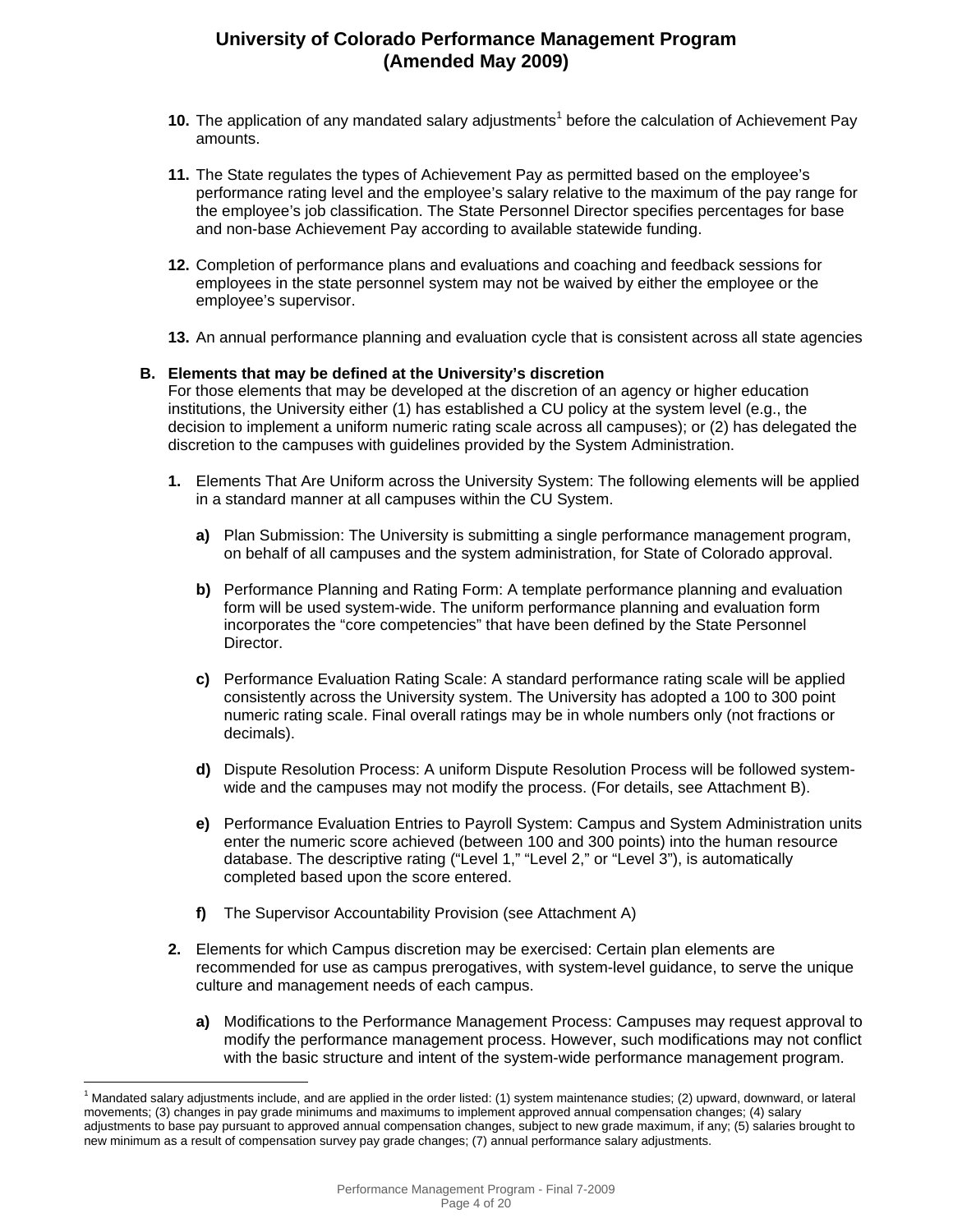- **b)** Modifications to the "Performance Planning and Evaluation Form" and/or "User Guide": Campuses may request approval to modify the standard version of the performance planning and evaluation form, and/or the User Guide, provided such modifications do not conflict with the basic structure and intent of the system-wide form.
- **c)** Training Materials: Campuses must provide mandatory supervisor training programs, but may select the media and customize the training materials to best serve the learning styles and information needs of supervisors at the individual campus.

To ensure that any campus-customized elements reflect the intent of the system-wide Program and remain compliant with statewide requirements, any campus-unique modifications must be reviewed by the HR Directors and approved by the Senior Associate Vice President and Chief Human Resources Officer.

#### **III. MANAGING PERFORMANCE AT THE UNIVERSITY**

**A. General Outline of the Performance Management Process at the University of Colorado** The University's process for managing classified staff performance, referred to internally as "CU Performance Management Program," is a comprehensive performance planning and evaluation system that is active throughout the entire year, not merely at a single point in time when an employee is evaluated. It is a collaborative enterprise that engages supervisors and employees in mutual dialogues through which performance goals and expectations are developed. It provides a linkage between an employee's performance and any individual Achievement Pay for which s/he may be eligible, although no Achievement Pay is guaranteed. As indicated previously, a campus may make approved modifications to aspects of this prototype performance management process (with exceptions such as the Supervisor Accountability Provision, the Dispute Resolution Process and the use of a point rating scale) and/or may customize the prototype planning, coaching and evaluation forms to increase managerial flexibility.

However, no campus changes may materially alter either the scope or the intent of the system-wide CU performance management process. The performance management system at every campus consistently includes:

- **1.** Performance Planning: A planning session between the supervisor and employee working together near the beginning of the performance cycle to create performance expectations and a performance plan that is consistent with the Position Description Questionnaire (PDQ) and linked to the mission of the unit and the strategic goals of the campuses and; to identify what to assess and whether to use subjective or objective assessments; and to establish the assessment tools and measurement standards. A planning session must occur on or before June 1<sup>st</sup> of each year. The employee shall be given a copy of his/her performance plan.
- **2.** Coaching: At least one documented Coaching and Progress Review session is required during the performance management cycle. Progress towards expectations should be discussed and adjustments to the plan should be made if necessary.
- **3.** Performance Evaluation (Rating): A process that includes preparation by the evaluating supervisor (Rater) and employee for the performance appraisal; and Rater completion of the performance evaluation form and accompanying narrative comments. A formal evaluation session with discussion of the rating between the Rater and employee; and signoff on the evaluation by the employee and Rater, must occur before **May 1st** following the end of the performance management cycle. The employee shall be given a copy of his/her performance evaluation.
- **4.** Review of the plan and evaluation rating: The Rater's plan and evaluation of an employee's performance must be reviewed by the individual at the next-higher level (Reviewer) or the reviewer's designee before it is communicated formally to the employee.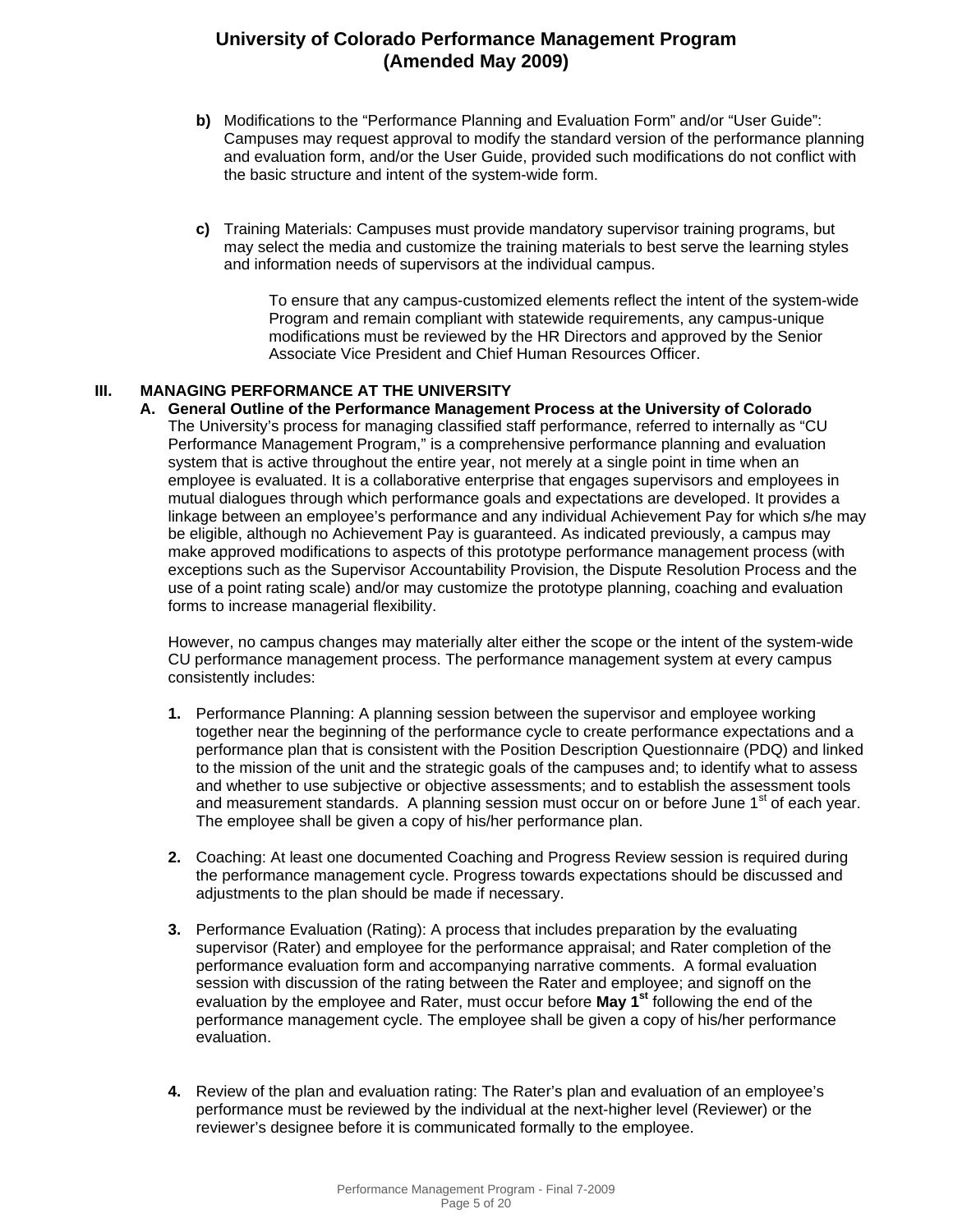PLAN NOTE: Raters should schedule the planning meeting so that Reviewers and employees have at least five business days, each in succession, to review the plan, before the plan is due.

EVALUATION NOTE: Raters should schedule the final performance review so that Reviewers and employees have at least five business days, each in succession, to review evaluations, before the evaluation is due.

- **5.** Dispute Resolution Process: A formal review process for those items that may be disputed and suggestions for preliminary steps to avoid disputes.
- **6.** A general description of how Achievement Pay will be awarded by the State Personnel Director.
- **B. Linkage of Performance Management to the University's Mission and Strategic Goals** The President, in consultation with the chancellors, articulates a vision for the University of Colorado System and each campus (including System Administration) and develops goals and strategies to achieve this system-wide vision.

The CU performance management process explicitly links an employee's performance plan to the University's strategic vision by aligning the employee's performance goals with the campus goals. This alignment enables supervisors to measure an employee's performance contributions not only in terms of skills, competencies, and outcomes and how her/his individual position contributes to achieving the goals of the work unit, but also in terms of a positive contribution to the strategic direction of the campus.

The appropriate campus mission statement (or, for System Administration, its role statement), as well as the most current campus strategic goals, will be preprinted on the "Performance Planning and Evaluation" form to facilitate making this linkage.

#### **C. CU Performance Planning and Evaluation Cycle**

Performance evaluation cycles will run from April 1 through March 31 of each subsequent year, or as otherwise prescribed by the State Personnel Director through promulgated rule or procedure.

All University classified staff employees, with exception of temporary employees, will be evaluated, in writing, at least annually based on their job performance during the previous year. The evaluation cycle is uniform system-wide. In the case of new employees, whether by new hire, promotion or transfer, the supervisor must meet with the employee to develop a performance plan within 30 calendar days of the hiring, transfer or promotion date. If an employee moves to another appointing authority or department during a performance cycle, an interim overall evaluation shall be completed and delivered to the new appointing authority or department by the date the employee leaves that supervisory authority.

If an employee is hired less than 30 days from the end of any given evaluation cycle, the supervisor must develop a performance plan for the new employee. However, in this circumstance the supervisor may develop the performance plan based solely upon core competencies. The supervisor must also conduct at least one coaching session with the new employee before the end of the evaluation cycle and the new employee must be evaluated based upon work performance through the end of the evaluation cycle.

#### **D. Performance Management Forms**

The University has designed two standard forms for use system-wide to document performance management activities by supervisor and employee:

**1.** Planning Evaluation Form: This form documents each step of the performance planning and evaluation process, including recording the performance goals and/or objectives, determining the measures of results, and assigning relative weights to each goal and/or objective. This form contains the 100-300 point rating scale and indicates that range of points that result in each of the rating levels. The form includes the mandatory "Coaching and Progress Review" to document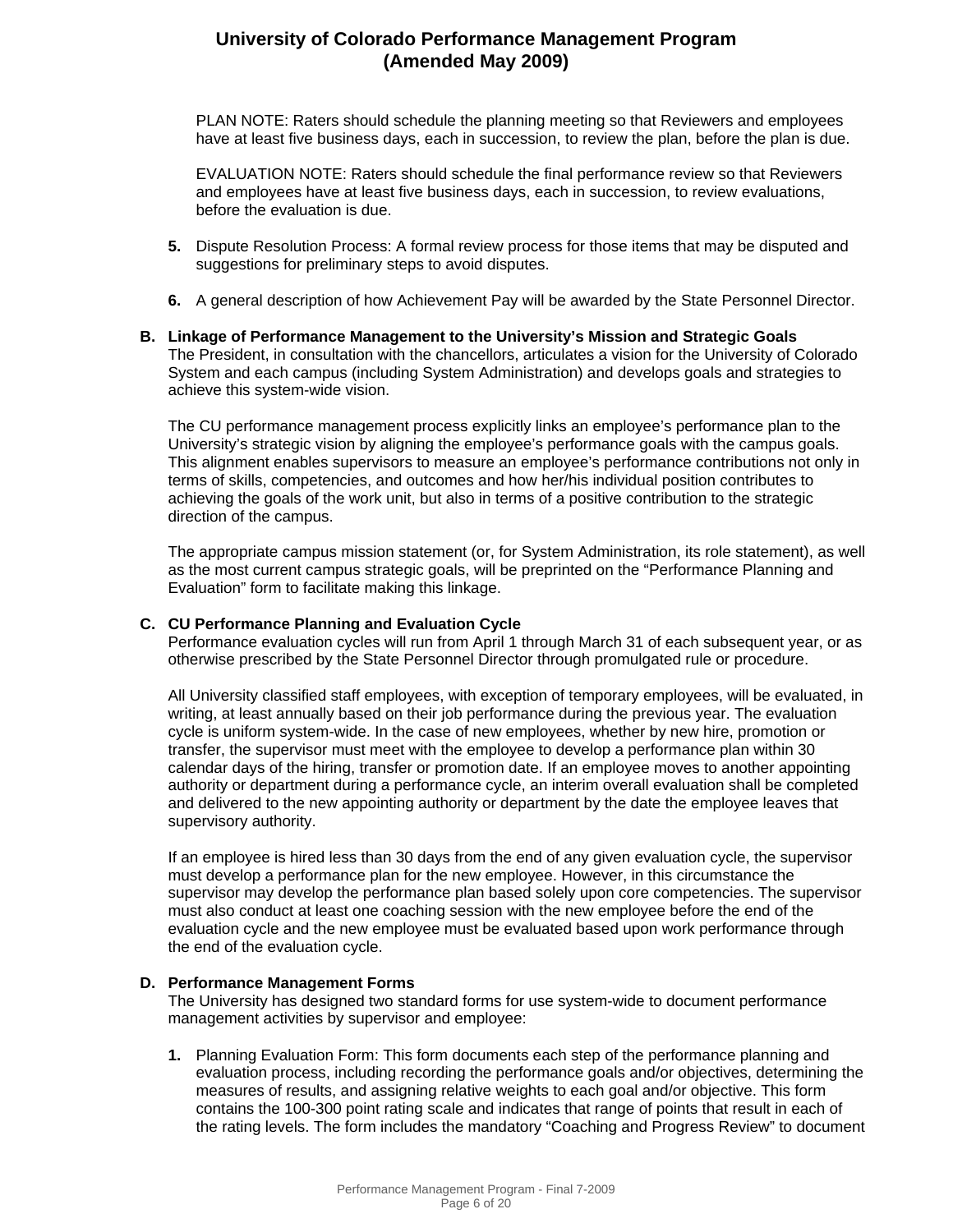all relevant sessions that include the employee and supervisor and requires signatures of both the employee and supervisor at each step of the performance management process. The form also documents the next-level review and the employee's agreement or disagreement with the plan and/or the final overall performance evaluation rating.

The form also incorporates the statewide uniform core competencies, and their definitions, which must be included in every classified employee's performance plan. These competencies are 1) communication, 2) interpersonal skills, 3) customer service, 4) accountability, and 5) job knowledge. Core competencies cannot be disregarded in the final overall rating for each employee. The University may define competencies in relation to mission and operational needs and may designate additional competencies.

**2.** Dispute Resolution Process "Request for Internal University Review" form.

#### **E. CU Performance Rating Levels**

Performance plans are developed and evaluations conducted using three performance levels. All final evaluation ratings must be reported as one of three performance rating levels (i.e., 1, 2, or 3). A point rating scale will be employed as follows:

- o Total numeric scores with values from 100 to 180 points, shall be equivalent to a Rating Level of One (Below Expectations);
- o Numeric scores with values from 181 to 270 of the total available points, shall be equivalent to a Rating Level of Two (Meeting Expectations);
- o Numeric scores with values from 271 to 300 of total available points shall be equivalent to a Rating Level of Three (Exceeding Expectations).

The University will not direct any campus as a whole, or any specific campus unit, to determine employee ratings according to a quota or forced distribution of ratings (for definitions of rating levels, see Table 1, above).

#### **F. Independent Review of Ratings for Quality Assurance**

Before the final overall performance rating is formally presented to and discussed with the employee, it must first be reviewed by the Reviewer, or the Reviewer's designee. The final overall performance rating must be signed by the Reviewer before the employee receives her/his final overall performance rating.

The review process is not interpreted to be a means of adjusting ratings for reasons of funds availability, forced distributions, or any other factor that is not directly related to the appropriateness and completeness of the performance planning and evaluation process. However, a Reviewer may require a Rater to change a rating based on issues relating to fairness and consistency, or any other reasonable basis as deemed necessary by the Reviewer. If a Reviewer requires that a Rater change a rating, such decision must be documented with information that justifies the decision and written notice of the changes must be given to the employee.

In the event that an employee has more than one supervisor during the course of the evaluation cycle, each supervisor must complete a close-out evaluation for the employee. The employee's final overall evaluation score is determined by the supervisor who supervises the employee at the close of the evaluation cycle. That supervisor is responsible for gathering any close out evaluation(s) from past supervisor(s) for that evaluation cycle and determining the employees' final overall evaluation score.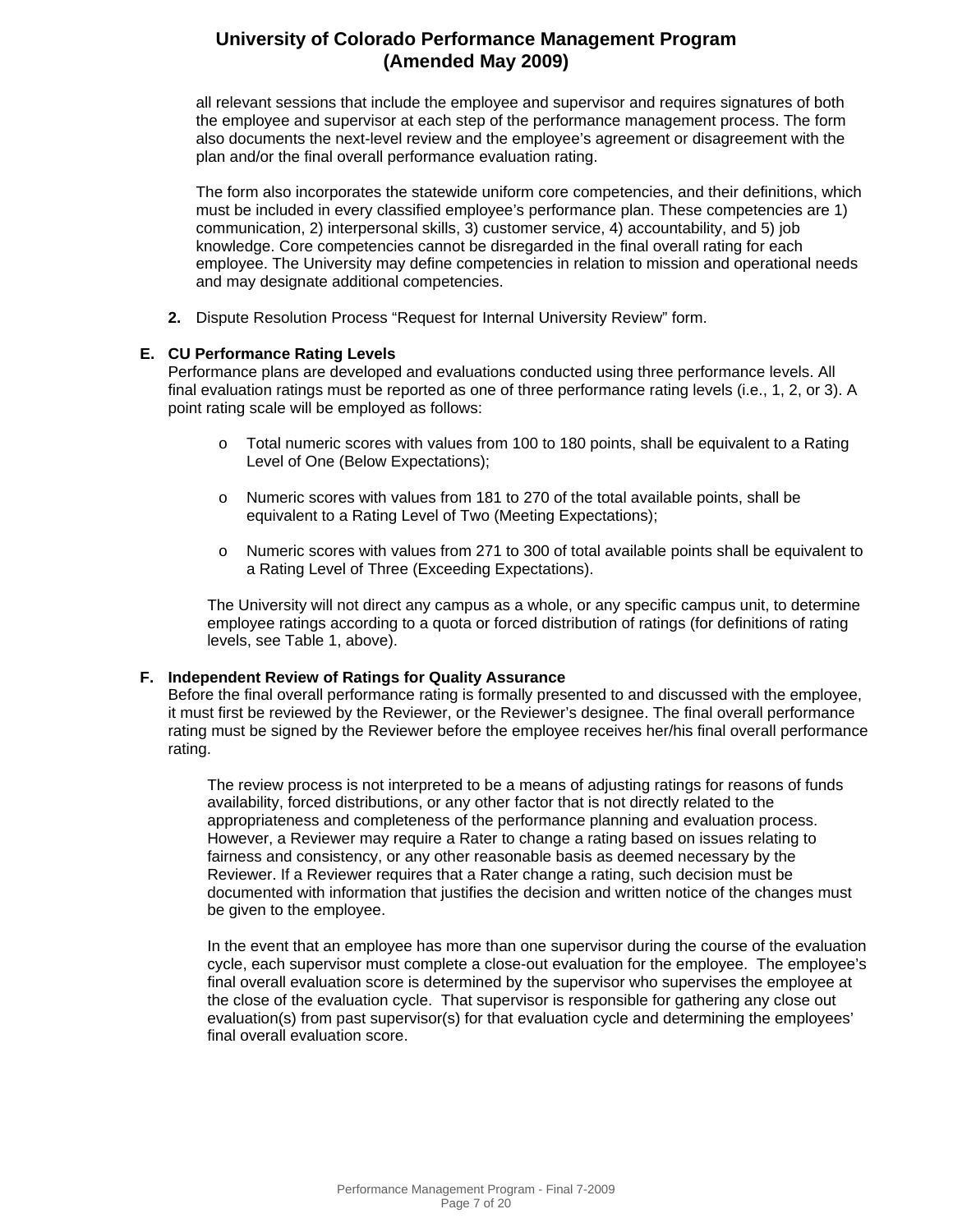#### **IV. SUPERVISOR ACCOUNTABILITY**

#### **A. Mandatory Supervisor Training**

The University has developed a detailed training program to comply with the mandatory supervisory training requirement of the State Performance Management System. Supervisors will be required to participate in either on-line training (Web based modules), or campus-based classroom instruction.

- **1.** Web-Based "Core Concepts" Training for Supervisors: Performance Management Program training for supervisors at all campuses of the University will be available through a self-paced, modular, web-based training program available at any time to persons using desktop computers for access. The web-based training will present instruction about "core" concepts of performance management and the Program and will provide competency testing to assist individuals in assessing their progress. The course content may be studied in modules and completed as time permits so that pacing will be at the individual's speed. The log-on I.D. required to enter the web site will provide a verifiable record that a supervisor has accessed the training.
- **2.** Additional Training Opportunities for Supervisors and Employees: The University foresees that individual and group training will continue as it has in the past, using regularly scheduled classroom training, one-on-one training upon request of organizational units, access to printed materials, and customized, in-depth training about specialized topics related to performance management, such as writing goals and objectives.

In addition, classroom-based training will remain the sole training delivery mode for non-English speaking supervisors and employees.

**B. Completion of Supervisory Duties Related to the Performance Management** On February 24, 2005, the Board of Regents of the University of Colorado amended its "Supervisor Accountability Provision" (see attachment A), renewing its support of the State requirement that all supervisors perform the responsibilities associated with the Performance Management Program in a timely manner that does not disadvantage the employee supervised.

The Board-approved "Supervisor Accountability Provision" applies to all supervisors – whether classified staff, exempt personnel, faculty, or officers. It requires that:

- **1.** All supervisors must have a provision or "factor" in their own performance plans that measures and evaluates the effectiveness of their performance management of subordinate employees. Fulfillment of supervisory activities shall be reflected in the performance evaluations of supervisors.
- **2.** Supervisors' successful completion of performance management activities within the timelines of the University's performance management cycle will be tracked.
- **3.** Sanctions will be applied to non-compliant supervisors.

Specific steps in the tracking process, deadlines, and details of the sanctions are described in the complete document that is provided as Attachment A to this plan.

#### **C. Employee "Fail Safe" if Supervisor Fails to Perform Performance Management Duties** The University believes that an employee deserves to be evaluated upon actual performance, and should not be disadvantaged by the supervisor's failure to comply with the statutory requirements of the State performance management system.

If a supervisor fails to plan and/or evaluate an employee's job performance, the supervisor is subject to application of the sanctions described in the "Supervisor Accountability Provision," and the next-higher level superior is responsible for completing the plan and/or final overall performance evaluation. This responsibility will be transferred upward through as many successive levels of the organization as are necessary to ensure that an annual evaluation is completed and an "earned" rating is assigned prior to June 1 each year. However, if a performance evaluation is not completed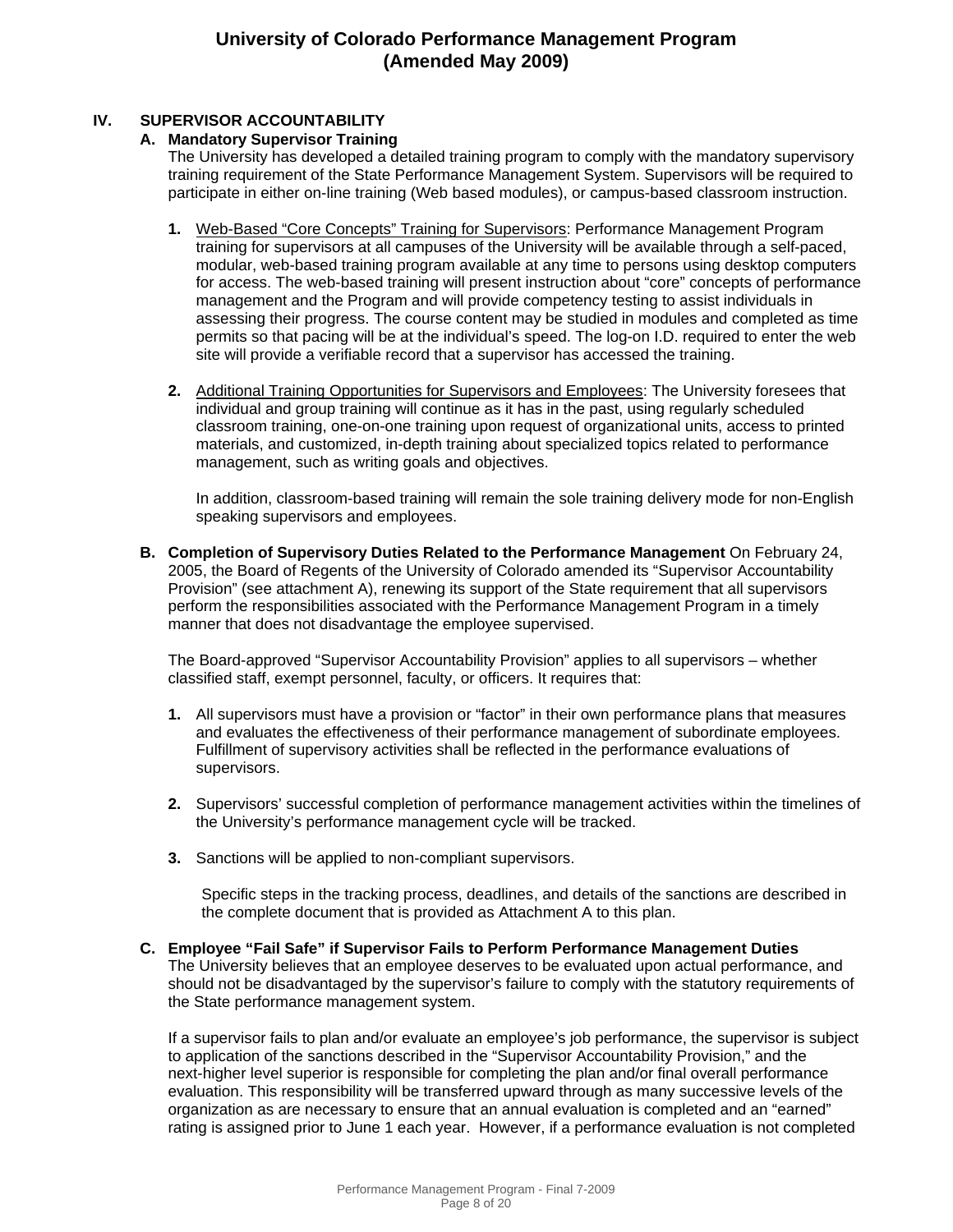within the specified time, the employee will be given a default rating of "Meets Expectations" (Level 2) pursuant to procedures established by the State Personnel Director.

As the responsibility is transferred upward through the organization, any responsible individual at a successively higher level who also fails to complete the evaluation also shall be subject to the sanctions contained in the "Supervisor Accountability Provision."

Lacking any other performance-related information, if a higher-level supervisor must provide the performance rating, in lieu of the more-qualified rater (the immediate, but non-compliant, supervisor), s/he may take into consideration the employee's prior performance rating, especially if the prior rating was higher than Level 2.

#### **V. CONSEQUENCES FOR EMPLOYEES RECEIVING A (LEVEL 1) RATING OF NEEDS IMPROVEMENT**

If a classified employee receives a final overall performance evaluation rating of "Below Expectations" (Level 1), the appointing authority has the following options: (1) a performance improvement plan or (2) an immediate corrective action (in compliance with the state personnel administrative rules in effect at the time).

#### **A. Improvement Plan**

An improvement plan is not considered a corrective or disciplinary action.

If an improvement plan is provided to the employee rated at Level 1 for the prior evaluation period, it will contain specific actions and behaviors that the employee is expected to demonstrate, consequences for failing to meet these expectations, specific target and checkpoint dates, etc. The improvement plan must be achieved within a reasonable length of time and that must be documented by a reevaluation. If the expected improvement is not achieved, a corrective action will be issued.

#### **B. Corrective Action**

In the case of proceeding immediately to a corrective action, the University will comply with the appropriate State Personnel Rules, including notification of grievance rights.

#### **VI. ACHIEVEMENT PAY**

#### **A. Policy Considerations**

See Section II.A.11

#### **B. Budgeting Funds for Achievement Pay**

Colorado public colleges and universities do not receive a line-item appropriation (the so-called "central pots" funding) for any mandated classified staff salary expenditure, including Achievement Pay. Instead, the University must budget an amount at each campus sufficient to meet State requirements for classified staff costs and generate enough revenue (from general funds, tuition, and other cash sources) to cover these expenses.

The University will budget a total amount at each campus for Achievement Pay that is consistent with the state guidelines for any given fiscal year.

#### **C. Determining Values of Achievement Pay Percentages**

Prior to the payment of annual Achievement Pay, the Director of the Department of Personnel and Administration shall specify and publish the percentage for performance levels based on the available statewide performance management funding.

Source of funds (e.g., cash or general), method of funding (e.g., appropriated or memorandum of understanding), and length of state service shall not be criteria.

#### **D. Individual Achievement Pay**

Individual Achievement Pay will be expressed as a percentage of salary and will be effective on the statewide common date of July 1. Individual salary adjustments will be subject to the following state requirements: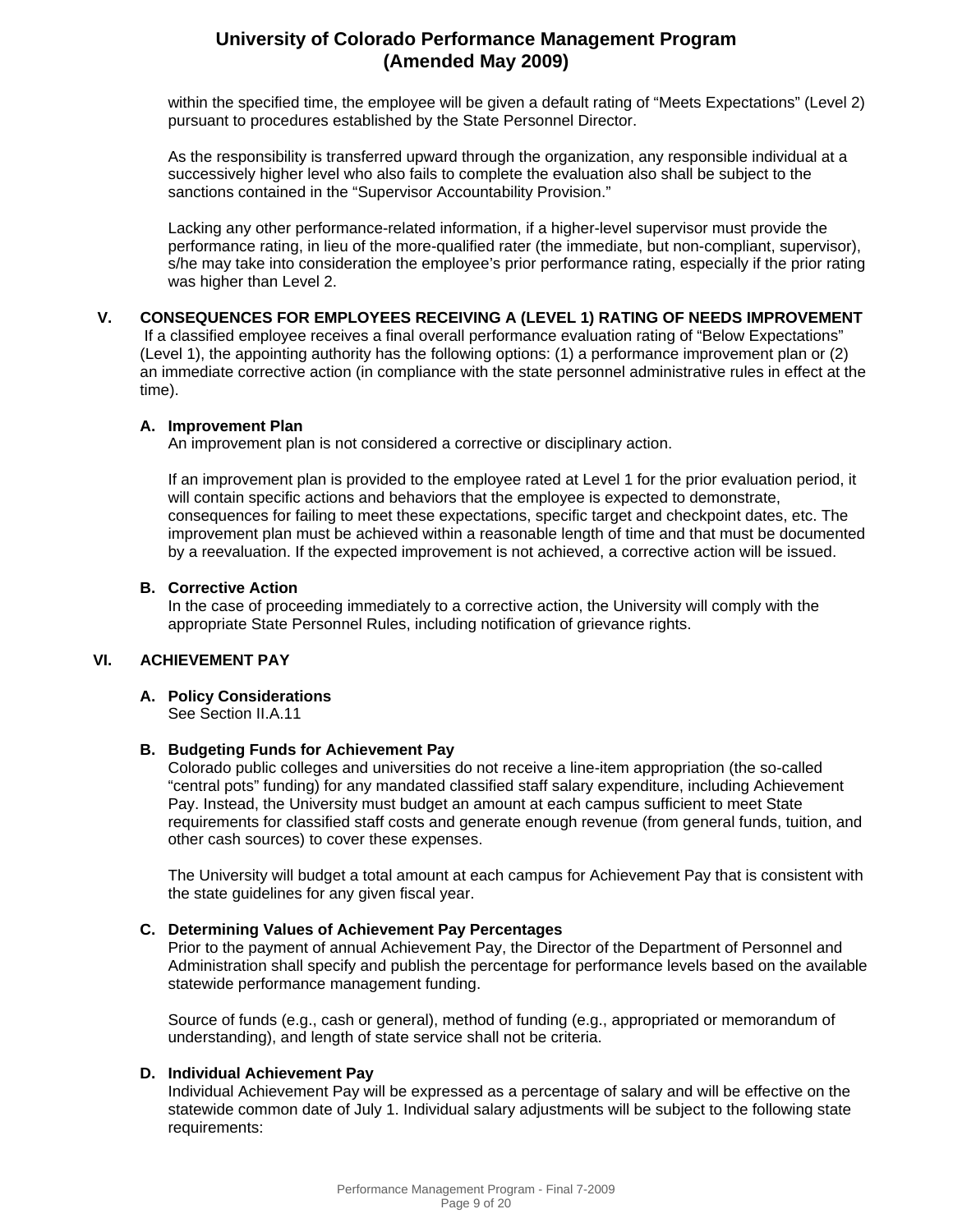- **1.** Mandated Base Salary Adjustments: As stated previously, an employee's base salary will be adjusted for any applicable mandated increases before the Achievement Pay percentage is applied. The test to determine if the employee is below or above the pay range maximum will be based on the adjusted base salary.
- **2.** Achievement Pay Limitations
	- **a)** No base building adjustment may be granted that results in a base salary that exceeds the pay range maximum.
		- **i.** If base pay is at grade maximum or in saved pay above the maximum, the employee is ineligible for base building Achievement Pay;
			- **1)** If the final overall rating is "Below Expectations" (Level 1) the employee is ineligible for an annual Achievement Pay;
			- **2)** An employee granted annual Achievement Pay shall not be denied the adjustment because of a corrective or disciplinary action issued for an incident after the close of the previous performance cycle;
			- **3)** Base building adjustments are paid as regular salary.
	- **b)** Level 3 performers may receive an adjustment to base pay that shall not exceed the grade maximum. Level 3 performers may also be eligible for a fixed-percentage, non-base building payment, paid as a one-time lump sum in the July payroll.

#### **E. Achievement Pay Notification to Employees**

Consistent with statewide guidelines, the University will provide each classified employee with written notification of her/his Achievement Pay, if any, expressed as a percentage of her/his salary. The notice will indicate whether the adjustment is base building, non-base building or a combination; and, in the case of base building adjustments, the amount of the new (increased) monthly salary effective July 1.

#### **F. Payment of Achievement Pay**

Base building Achievement Pay is reflected beginning with the end-of-July paycheck. The University will pay non-base building Achievement Pay as a one-time payment not later than July 31. If an employee terminates employment with the University prior to July 1, any base or non-base building Achievement Pay will be forfeited.

The University will withhold all normal deductions (including the employee's PERA contribution) and taxes from both types of Achievement Pay (base and non-base). The University and its classified employees understand that both base-building and non-base building Achievement Pay will be counted by the Public Employee's Retirement Association (PERA) in the computation of the employee's Highest Average Salary.

#### **VII. DISPUTE RESOLUTION**

The University acknowledges that the State Personnel Director retains jurisdiction for disputes related to performance evaluations that do not result in corrective or disciplinary action and that the State Personnel Director has developed a formal Performance Management dispute resolution process, including establishment of timelines regarding the deadlines for filing and completion of the process.

The University's Dispute Resolution Process will be uniform at all campuses and may not be modified. The process, described in detail in Attachment B, specifies all aspects of the internal review stage, including time limits for filing written requests, who will review and decide disputed issues, and time limits for the appointing authorities (or designees) to issue written notice of the decisions. It also includes information about the conditions under which employees may advance disputes for external review by the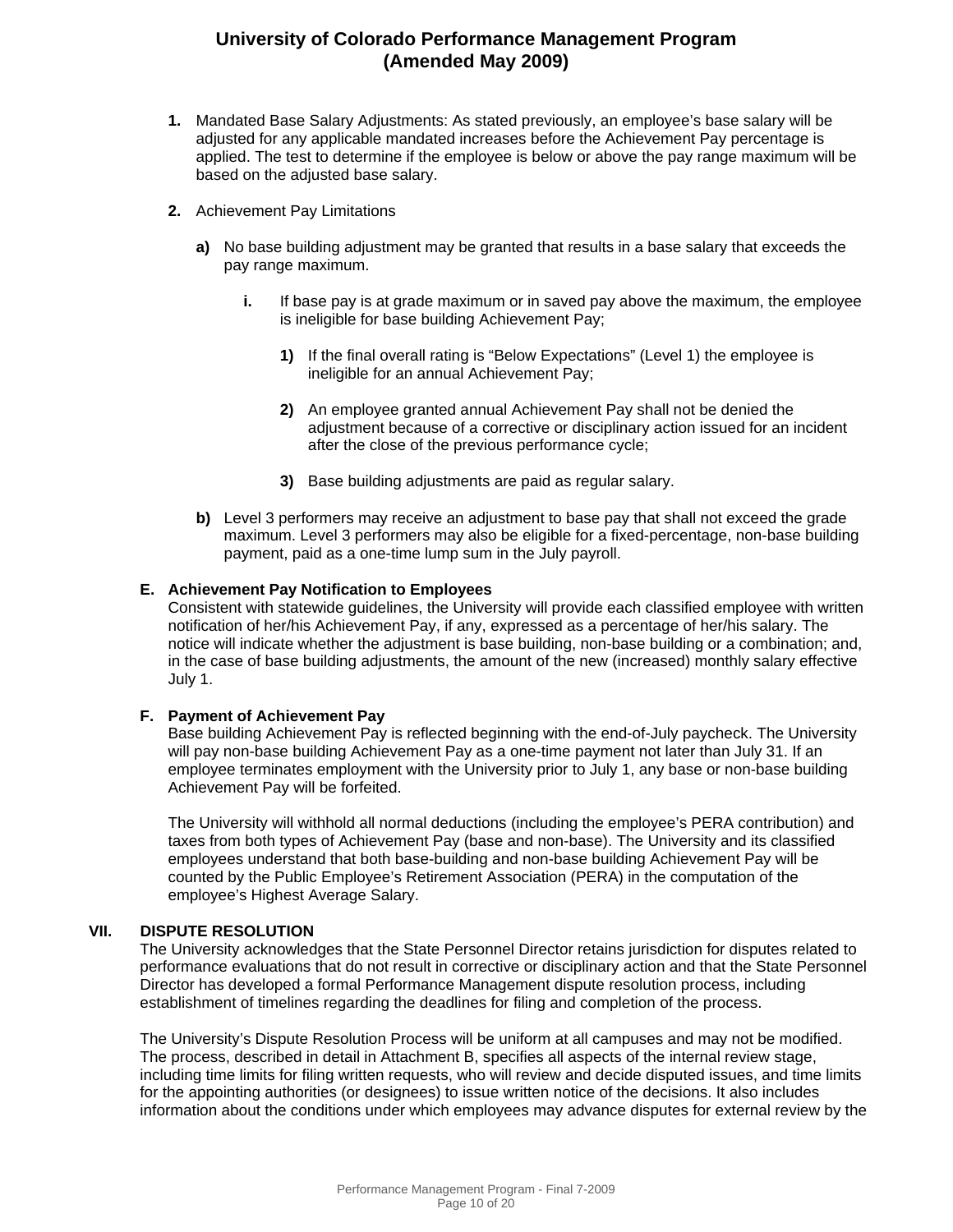State Personnel Director. Campuses may choose to pre-print the major steps and deadlines of the Dispute Resolution Process on the "Planning and Evaluation" form.

The University's formal dispute resolution process includes two stages: (1) the first stage is internal to, and conducted by, the University; (2) the second stage is external and conducted by the Department of Personnel and Administration (DPA). The University' process makes clear which types of decisions are final upon completion of the internal stage.

Highlights of the University's "Dispute Resolution Process" include:

- **A.** Explicit encouragement of informal resolution of disputes at the lowest level, preferably between the employee and the supervisor prior to and without the need for recourse to, the formal internal process.
- **B.** Explicit requirement that all reviews and decisions be open and impartial, and that the parties are allowed an opportunity to have issues heard.
- **C.** Express statement prohibiting retaliation against anyone involved in a good-faith dispute.
- **D.** Clear definition of the types of issues that are and are not disputable.
- **E.** A provision of the internal dispute resolution process to ensure that the employee is notified, at the time of her/his final overall performance evaluation, about the internal dispute process (including timelines and the name or position of the appointing authority, or designee, who will review the dispute).
- **F.** Clear specification that final resolution of issues concerning the individual's performance plan (or lack of plan) and the individual's final overall performance evaluation shall occur at the internal level and that employees will have no further recourse for resolution of these disputes.
- **G.** Clear specification that appointing authorities, or their designees, will resolve the disputes and provision for appointing authorities to delegate this authority in writing and in advance of the evaluation cycle (i.e., prior to April 1 annually).
- **H.** Clear explanation of the prerogatives appointing authorities, or their designees, may exercise (e.g., instruct Raters to follow the department or higher education institution program, correct errors, reconsider a performance rating or plan, suggest other appropriate processes such as mediation, etc.).
- **I.** Explicit directions that employees are given written notice that they may, after completion of the internal process, submit a written request to the Director (external process) provided it concerns the application of the department or higher education institutions' performance Management program. Notice is defined to include deadlines for filing; a list of what must be included in the request, and the address for filing.
- **J.** Clear explanation of how external review by the State Personnel Director can be pursued, including deadlines for making a written request, supporting documentation needed, and clarification that only disputes concerning application of the department or higher education institution's performance Management program, policies or processes may proceed to the Director (external process) and only after completion of the internal process.
- **K.** Reinforcement that only issues originally presented in writing shall be considered throughout the dispute resolution process, at either the internal or external level.
- **L.** Clear explanation that no parties have an absolute right to legal representation, but may have an advisor (as defined by the State Personnel Director) present, and are expected to represent and speak for themselves.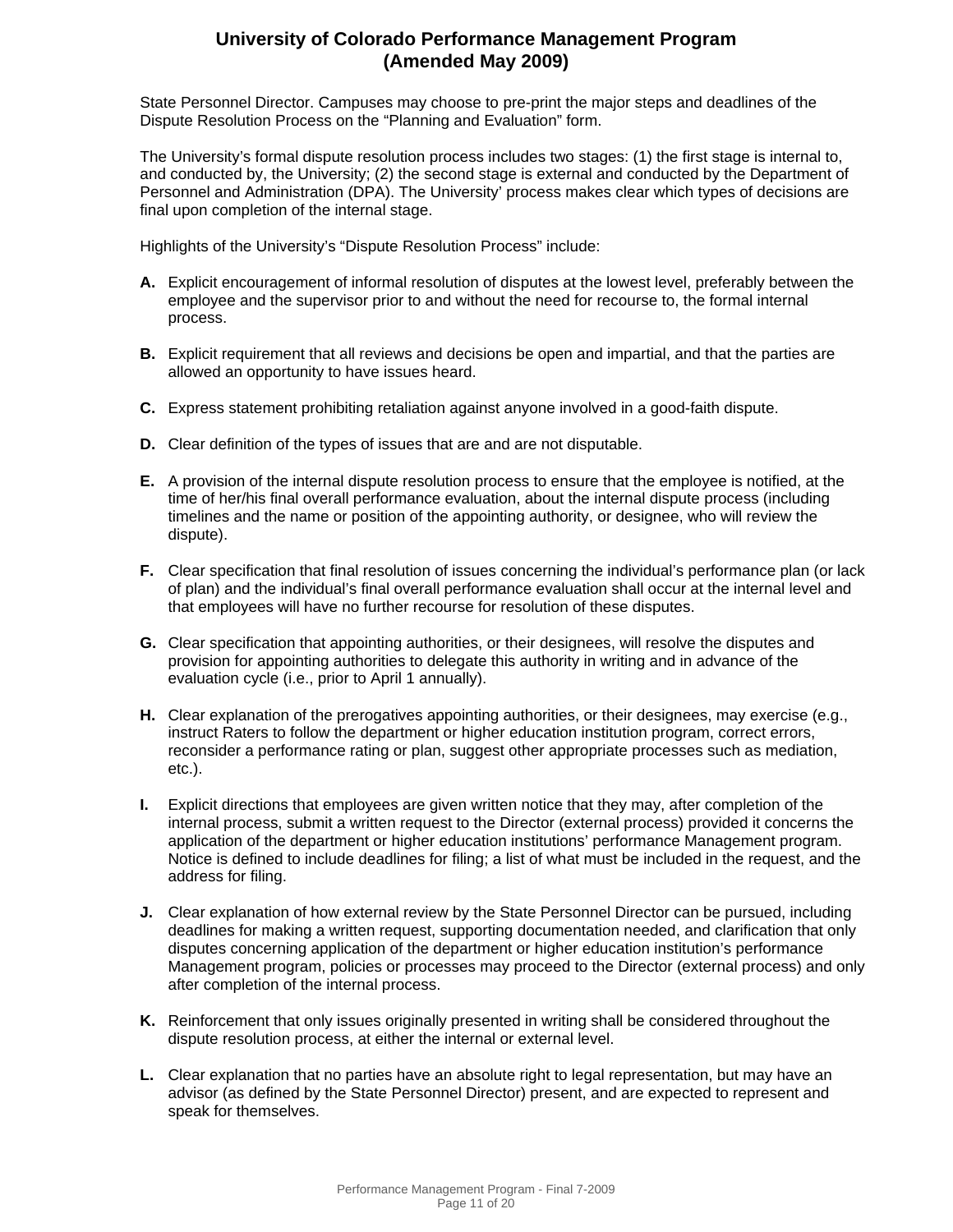#### **VIII. QUALITY ASSURANCE**

As necessary, a system-wide group of university officers will be designated to review the quality of the University's Performance Management Program, including an analysis of the distribution of performance ratings and Achievement Pay within the University.

#### **IX. RECORD KEEPING AND REPORTING RESULTS**

#### **A. Quantitative Information**

The University will collect sufficient data to be able to evaluate the effectiveness of the CU Performance Management Program, to monitor its compliance with statewide guidelines and to report, for the CU System as a whole, appropriate quantitative information requested by the State Personnel Director about supervisor training, employee performance rating, Achievement Pay, or dispute resolution

#### **B. Qualitative Outcomes Evaluation**

The University acknowledges the program evaluation strategies recommended by the State Personnel Director, such as surveys to measure improved quantity and quality of performance, improved "stakeholder" (employee, supervisor, and management) satisfaction, improved customer services, positive cost/benefits, and improved employee retention. The University will study the various qualitative tools that it might employ to meet this evaluation expectation.

#### **C. Reports to the Governing Board and the University Community**

The University will report the overall Achievement Pay distributions for each campus and for the CU system as a whole to its Board of Regents, in the format requested by the governing board, to assist the Board in its fiduciary responsibility.

The University also will employ the appropriate communication tools to inform the University community about the overall results of each CU performance management cycle.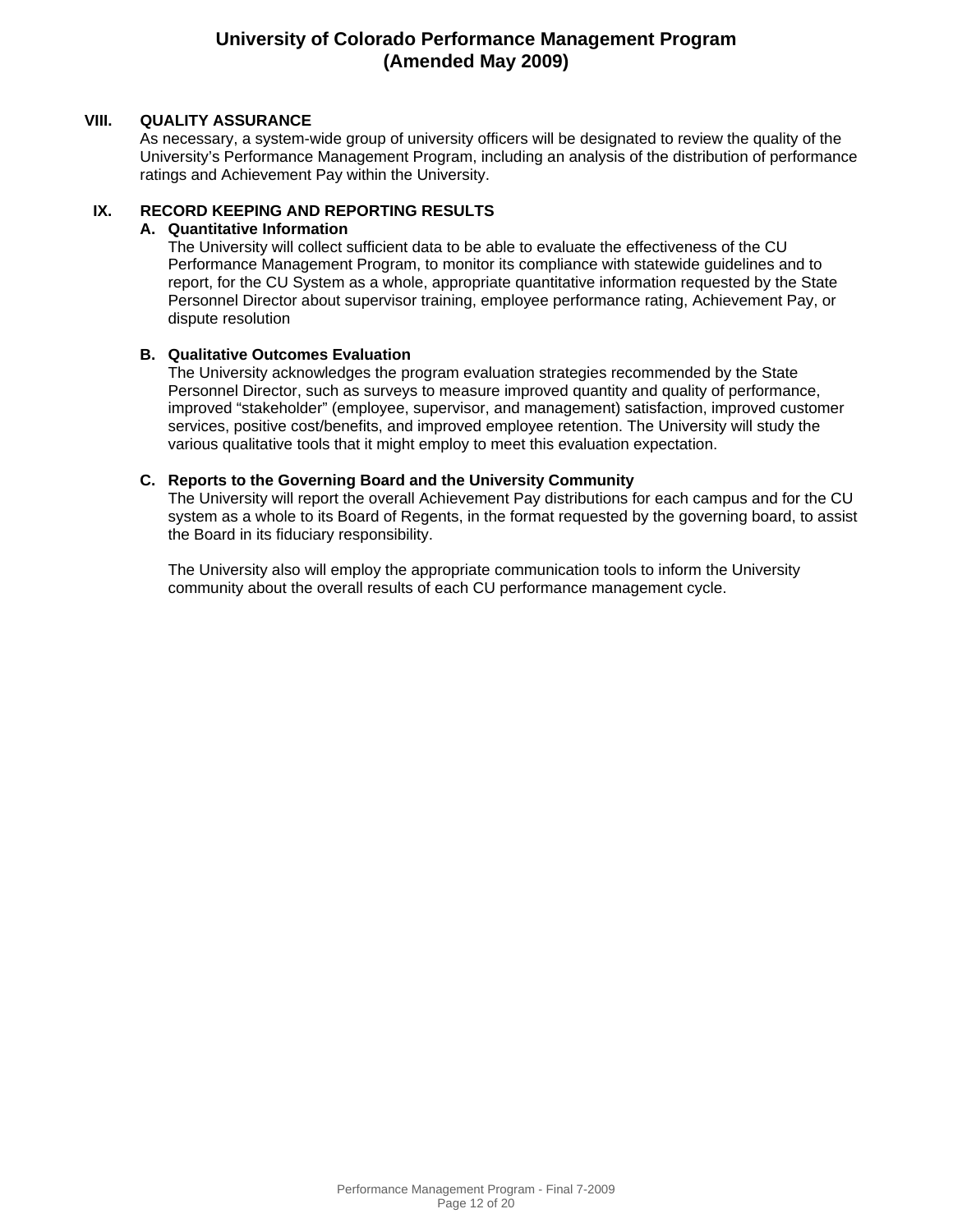#### UNIVERSITY OF COLORADO SYSTEM PERFORMANCE MANAGEMENT PROGRAM

#### Supervisor Accountability Provision (Amended by the Board of Regents: February 24, 2005)

#### **I. ASSUMPTIONS AND GUIDING PRINCIPLES**:

- **A.** All supervisors of classified staff at the University of Colorado are responsible for completing performance plans, conducting at least one performance coaching session, and completing a written performance evaluation annually for each classified staff employee they supervise.
- **B.** For purposes of this provision, "supervisor" shall mean that individual who has been designated within the academic or non-academic unit (the "unit") to carry out the performance planning, coaching, and evaluation duties for a particular classified staff employee. There may be multiple supervisors within a unit based on the number of classified staff employees and the organizational structure of the unit.
- **C.** Based on the needs of the unit, a supervisor may be selected from any personnel category at the University: faculty, officers, exempt personnel, or classified staff. At UCDHSC, supervisors may also include employees of University Physicians, Inc. or of University of Colorado Hospital. In some special cases, employees of other entities affiliated with the University of Colorado may supervise the University's classified employees.
- **D.** Successful fulfillment of supervisory responsibilities, especially the completion of the performance management activities outlined in I.A, shall be reflected in the performance evaluations of any individual who supervises classified staff employees as follows:
	- **1.** Classified Staff Supervisors: It should appear as a distinct goal or objective in the performance plans of any supervisor who is a classified staff employee.
	- **2.** All Other Supervisors: It should constitute an explicitly discussed consideration in performance expectations for any faculty member, officer, or exempt staff member who is a supervisor of classified staff.

#### **II. PROCESS FOR TRACKING SUPERVISORY COMPLIANCE**

- **A.** The Tracking Process Is Related to the University's Annual Performance Management and Achievement Pay Cycle.
	- **1.** It is essential that annual performance evaluations of classified staff be completed by supervisors in a timely and uniform manner university-wide. Therefore, a uniform process for tracking supervisory compliance—with the pay for performance program duties described in I.A—will be followed at all campuses and the system administration of the University. (At the chancellor's discretion, individual campuses may include additional procedural steps provided they are performed within the schedule defined for the tracking process in II.B.2.)
	- **2.** The timeline for conducting the classified staff pay for performance cycle is:
		- • **Sixty days after the start of the current evaluation cycle**: Deadline by which performance plans for all classified staff must be in place (e.g., if the evaluation cycle starts on April 1, a performance plan must be in place by June 1).
		- • **Thirty days after the end date of the previous evaluation cycle**: Deadline by which performance evaluations for the previous period must be completed, reviewed at the next highest level in the organization, and submitted to the campus Human Resources department (e.g., when an evaluation cycle ends on March 31, performance evaluations must be completed, reviewed and submitted by May 1).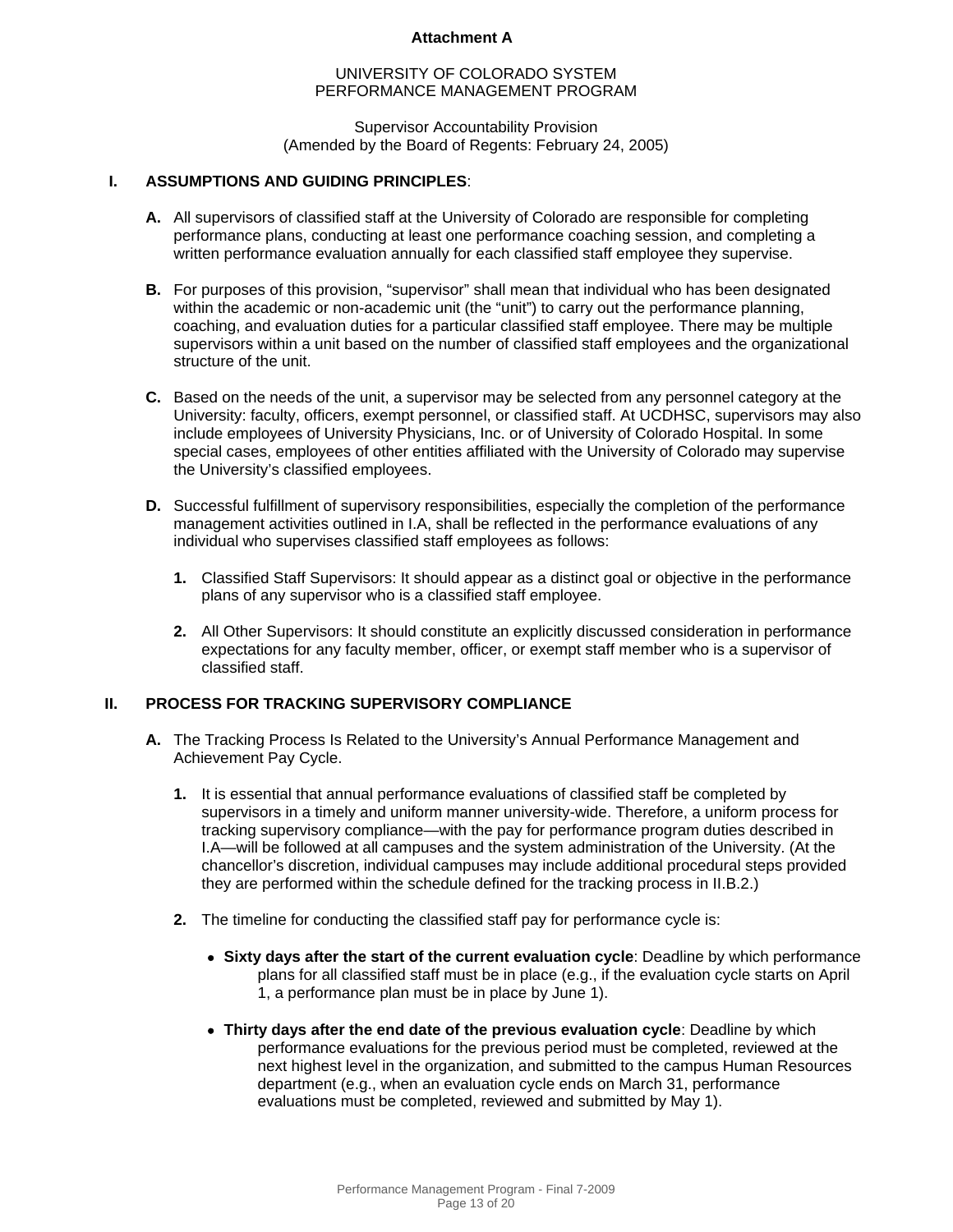#### UNIVERSITY OF COLORADO SYSTEM PERFORMANCE MANAGEMENT PROGRAM

Supervisor Accountability Provision (Amended by the Board of Regents: February 24, 2005)

- • **July 1**: Date on which any performance pay award is effective if a classified staff employee is eligible, based on the result of the performance evaluation, applicable State and University compensation policies, and availability of funds.
- **B.** Steps in the Process for Tracking Supervisory Compliance.
	- **1.** Specifying the expected duties of individuals who supervise classified staff:
		- **a.** Classified Staff Supervisors: The performance plans of all supervisors who are classified staff shall contain at least one distinct goal or objective outlining supervisory duties, including an explicit definition of the performance management responsibilities outlined in I.A above.
		- **b.** All Other Supervisors: Specific discussion of the activities included in the supervision of classified staff will occur as part of the process in which faculty expectations are discussed with the department chair and/or dean, or during the appropriate period in which annual performance planning for officers and exempt personnel occurs.
	- **2.** Tracking to make sure that supervisors have successfully completed performance evaluations of classified staff employees.
		- **a.** The tracking process consists of three steps:
			- **i.** a proactive, advance reminder of the due dates by which supervisors must complete written performance evaluations for classified staff whom they supervise;
			- **ii.** a "final notice" to deans, vice chancellors, and other officers who are appointing authorities about performance evaluations that have not yet been received by the campus Human Resources department, and the sanctions that they must then apply to supervisors who remain delinquent in completing the evaluations;
			- **iii.** the application of specific sanctions to supervisors who are out of compliance.
		- **b.** At least three months prior to the University of Colorado's deadline for completing evaluations of classified staff employees' performance during the prior appraisal year, the campus Human Resources department will send out appropriate campus-wide reminders about the reviewing these evaluations by the next-highest level individuals, and submitting the written evaluation documents to the campus Human Resources department (e.g., when the university deadline for completing evaluations is May 1, reminders should be sent out to deans, vice chancellors, and any other appointing authorities by February 1 of that year).
		- **c.** Within thirty days after the University of Colorado's deadline for submitting classified staff performance appraisals, the campus Human Resources department will provide a "final notice" to the appropriate deans, vice chancellors, or other officers who are appointing authorities (e.g., when the university deadline for submitting evaluations is May 1, the human resources department will notify deans, vice chancellors, and any other appointing authorities of evaluations that have not yet been received by May 31).
			- **i.** Such notice will identify classified staff employees for whom a performance evaluation has not been submitted and will list the supervisor believed to be responsible for completing the evaluation.
			- **ii.** Such notice will indicate that, absent extraordinary circumstances, the supervisor must complete the delinquent evaluation no later than fifteen days after receipt of the notice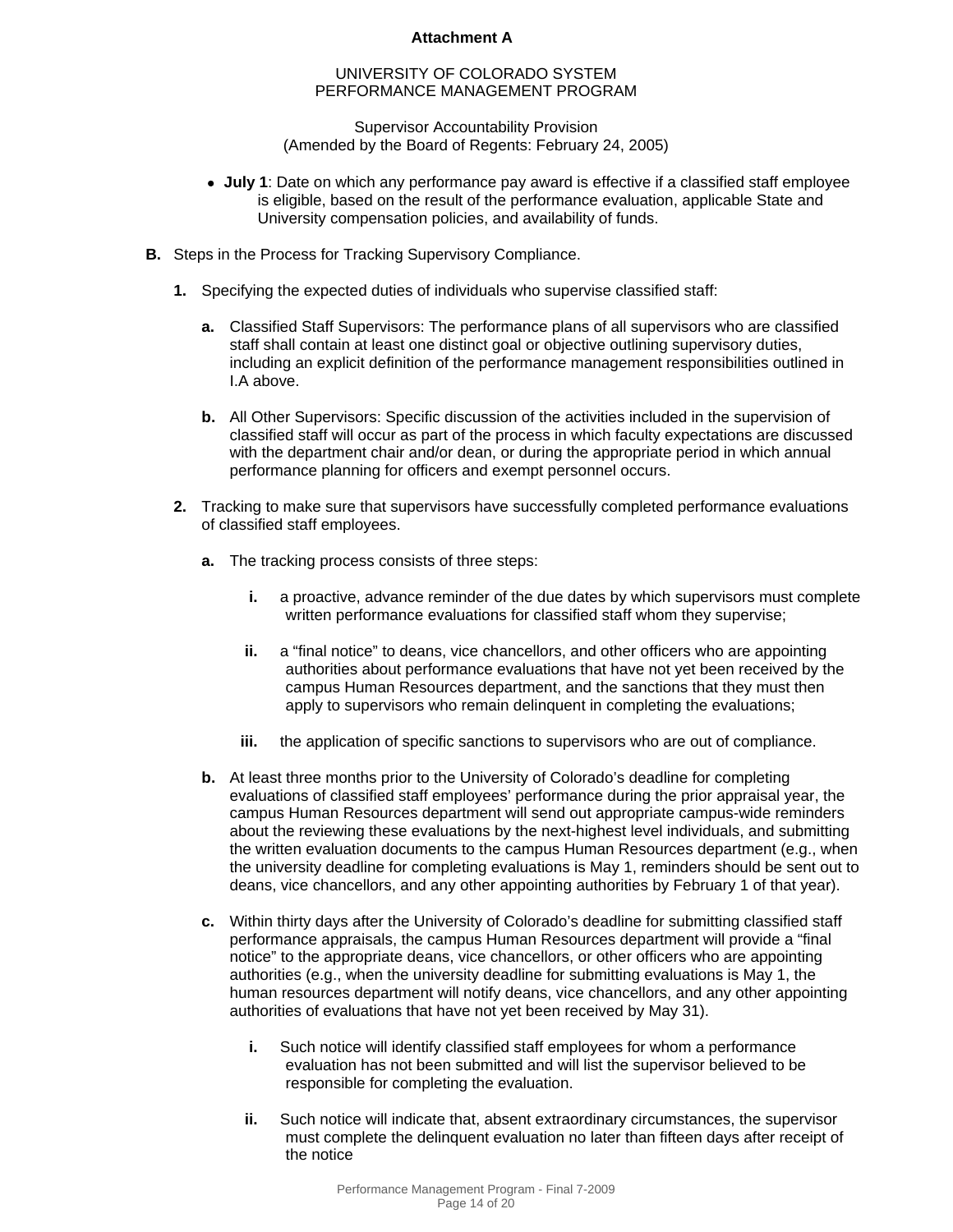#### UNIVERSITY OF COLORADO SYSTEM PERFORMANCE MANAGEMENT PROGRAM

Supervisor Accountability Provision (Amended by the Board of Regents: February 24, 2005)

- **iii.** Such notice will indicate that sanctions must be imposed in accordance with state rule for a supervisor's failure to complete the performance evaluations including: for classified supervisors - corrective action, ineligibility for a performance pay award and unpaid suspension; and for faculty, officers, and exempt staff supervisors disciplinary action, unpaid suspension, and potential impact on salary merit increases.
- **C.** Applying Sanctions to Non-Compliant Supervisors.
	- **1.** Classified Staff Supervisors: Absent any extraordinary circumstances, classified staff supervisors who have not completed evaluations for the classified employees whom they supervise by 15 days after notice is provided to the appointing authority:
		- **a.** Shall receive an immediate corrective action with terms and conditions governed by the State Personnel Rules; and
		- **b.** Will be ineligible for Achievement Pay. (That is, even if the classified staff supervisor receives an overall performance rating that is higher than Level 1, s/he will not receive a performance pay award if the supervisory duties cited in I.A have not been fulfilled within the timeframe described in this supervisor accountability provision.)
		- **c.** If, within 30 days following the corrective action, supervisors have still not completed an evaluation, they shall be disciplinarily suspended in increments of one work day following the pre-disciplinary meeting. (in addition, State law requires that all supervisors must complete evaluations by July 1 or face further sanctions).
	- **2.** All Other Supervisors: Absent any extraordinary circumstances, faculty, officer, or exempt staff supervisors who have not completed evaluations for the classified employees whom they supervise by 15 days after notice to is provided to the appointing authority:
		- **a.** Shall receive a disciplinary action from the dean (for faculty) or from the appointing authority (for officers and exempt personnel):
			- **i.** For faculty supervisors: Disciplinary action by the dean shall be for "neglect of duty." The specific nature of the disciplinary action shall be the prerogative of the dean.
			- **ii.** For officers and exempt personnel supervisors: Disciplinary action by the appointing authority shall be for "neglect of duty." The specific nature of the disciplinary action shall be the prerogative of the appointing authority.
		- **b.** Such disciplinary action will be effective upon issuance.

.

**c.** Further disciplinary action shall include suspension from work without pay for a period of not less than one work week if faculty, officer, or exempt staff supervisors have still not completed evaluations fifteen days following the initial disciplinary action.

The continued failure to complete evaluations for classified staff may affect the annual merit increases for faculty, officers, or exempt staff supervisors.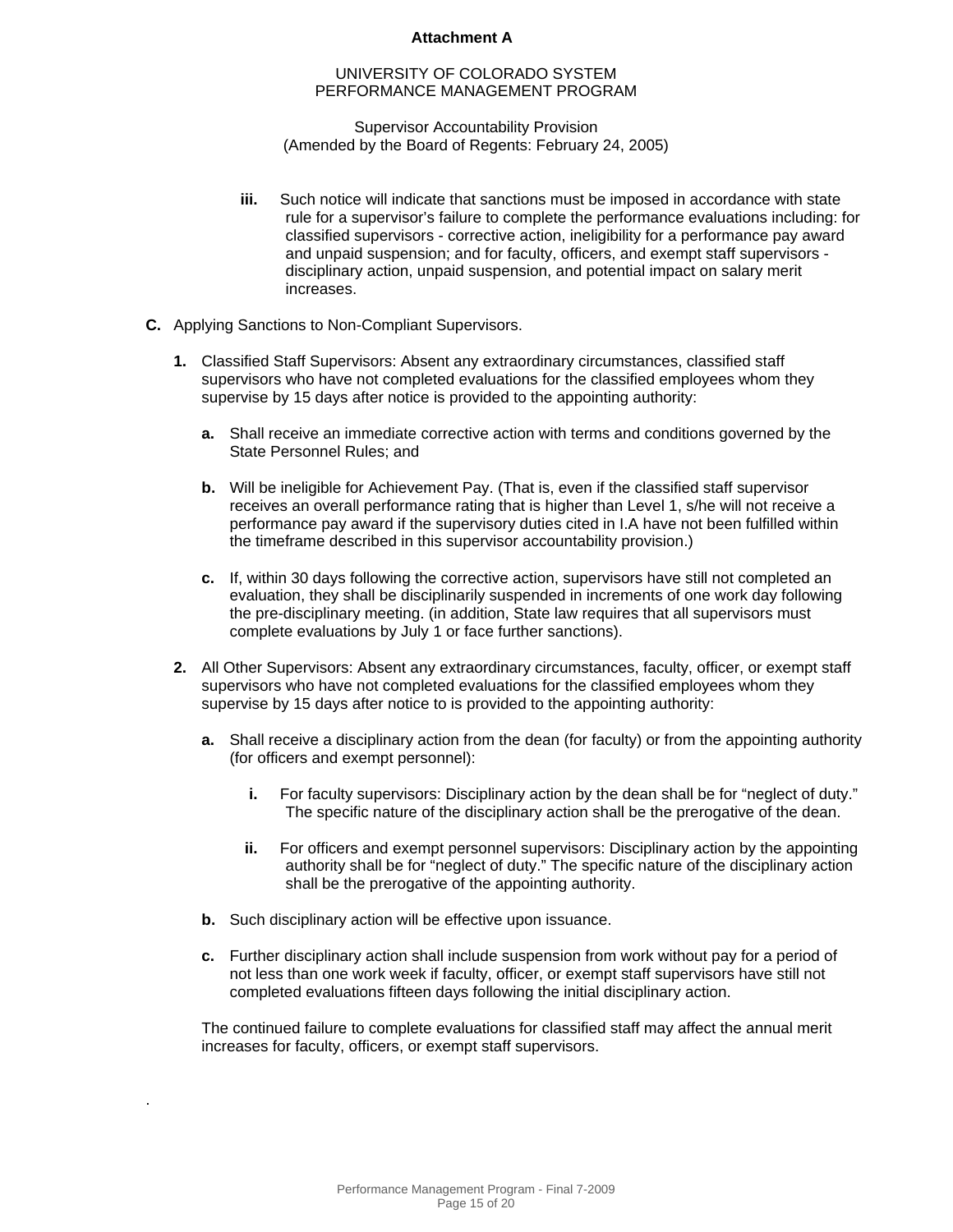#### UNIVERSITY OF COLORADO SYSTEM PERFORMANCE MANAGEMENT PROGRAM

#### Dispute Resolution Process

In some cases, employees classified in the state personnel system may question or disagree with matters regarding their performance plans and/or final overall performance evaluation ratings. Therefore, the State Personnel Director has established a formal dispute resolution process to resolve contested performance management program and Achievement Pay issues as quickly and efficiently as possible.

The formal dispute resolution process defined by the State Personnel Director consists of two stages: internal and external. The internal stage occurs within the University; the State Personnel Director administers the external stage. (Specific details are explained below in "Stages in the Dispute Resolution Process.")

The University of Colorado Dispute Resolution Process conforms to the State Personnel rules and procedures that prescribe which issues may be disputed and the timeframes for filing disputes and rendering decisions. The State Personnel Director will have approved this process in advance of it being applied at the University.

**I. Guiding Principles**: The dispute resolution process is intended to be an open, impartial process that allows the parties an opportunity to have issues presented. The process is not intended to be adversarial. Rather, it encourages dialogue and communication to resolve problems. In addition, a dispute resolution process can be structured to preserve working relationships and promote quality assurance in performance planning and evaluation.

The dispute resolution process is a non-adversarial administrative procedure. Therefore, no party has an absolute right to legal representation. The parties normally are expected to represent and speak for themselves about matters related to performance management and evaluation. However, any party may have an advisor present. (An "advisor" is defined in the State personnel rules and administrative procedures as an "individual who assists a party during a grievance or the performance management review process by explaining the process, helping identify the issues, preparing documents, and attending meetings"(Board Rule 1-27).

**Retaliation against any person(s) involved in the Dispute Resolution Process is prohibited. For purposes of the University's Dispute Resolution Process internal stage, retaliation means any adverse action against individuals because they have, in good faith, initiated a request for review of a disputable issue related to a performance plan or final overall performance evaluation and/or have participated in the process to resolve the dispute.** 

- **II. Disputable Issues:** The State Personnel Director retains jurisdiction for disputes related to performance evaluations that do not result in corrective or disciplinary action. Therefore, the Director has the authority to define the specific performance management program matters that may be disputed by an employee and to specify the stages (levels) at which these matters will be reviewed.
	- **A.** The Director has determined that only the following matters may be disputed and reviewed as part of the dispute resolution process:
		- **1.** The individual performance plan, including lack of a plan during the performance planning cycle.
		- **2.** The individual final overall performance evaluation rating, including lack of a final overall rating;
		- **3.** The application of the University's performance management program (or an approved campus modification of the program) to the individual employee's plan and/or final overall performance evaluation.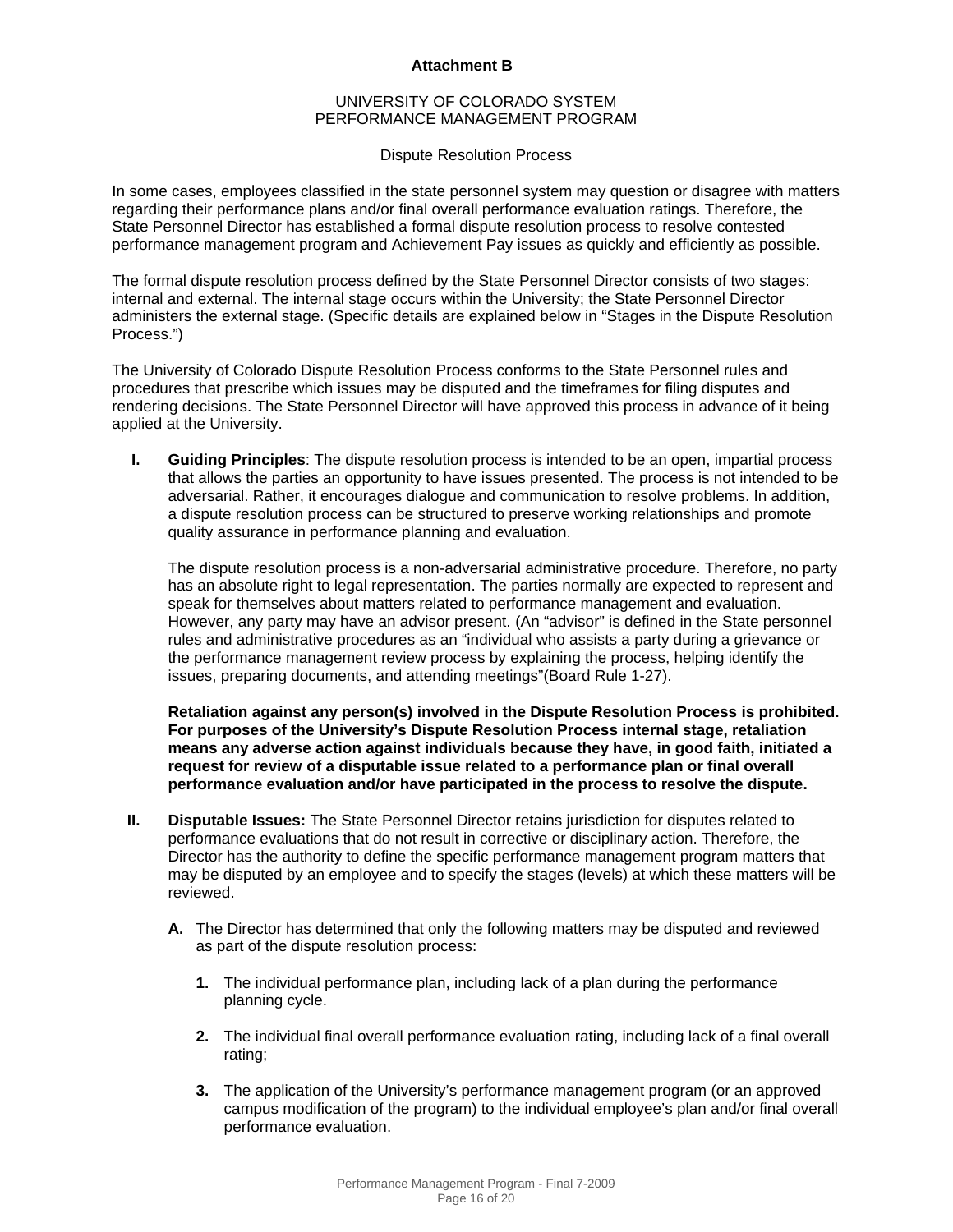#### UNIVERSITY OF COLORADO SYSTEM PERFORMANCE MANAGEMENT PROGRAM

#### Dispute Resolution Process

The first two issues must be decided at the first stage and are not reviewable further. The third issue, if not resolved at the agency or higher education institution level, may be reviewed at the second stage.

- **B.** The following matters may not be disputed and are not subject to consideration in the dispute resolution process:
	- **1.** The content of the University's performance management program (or an approved campus modification of the program);
	- **2.** Matters related to the funds appropriated for Achievement Pay;
	- **3.** The performance evaluations and Achievement Pay of other employees.
- **III. Stages in the Dispute Resolution Process:** The formal dispute resolution process defined by the State Personnel Director consists of two stages: internal and external. The internal stage is conducted by, and occurs within, the University and may include review of any or all listed disputable issues. The external stage is administered by the State Personnel Director and review at this stage is limited to the application of the University's performance management program (or an approved campus modification of the program) to the individual employee's performance plan and/or final overall performance evaluation.

Final resolution of issues concerning the individual's performance plan (or lack of plan) and the individual's final overall performance evaluation— (disputable matters "1." and "2." above), will occur at the internal stage (within the University) and employees will have no further recourse for resolution of disputes related to these matters.

Disputes concerning application of the University's performance management program (or an approved campus modification of the program) may proceed to review by the state personnel director (external stage) – but only after completion of the internal (University) stage.

#### **A.** Internal Stage: University Of Colorado

The internal dispute resolution process for the University of Colorado will be uniform across all campuses and in System Administration.

Every effort should be made by the employee and rater (normally the employee's supervisor) to resolve the issue at the lowest possible level. Informal resolution – between the employee and her/his supervisor— is strongly encouraged before an employee initiates a formal dispute. That is, it is assumed that the employee and her/his supervisor will have discussed and attempted to resolve any disagreements or concerns during the meeting at which the supervisor formally presents the employee with her/his final overall performance evaluation.

**1.** Decision Makers for the Internal Stage

Due to the size and complexity of the University's multi-campus system, the President has delegated appointing authority to the campus chancellors and the chancellors have delegated various degrees of appointing authority downward throughout the campuses' organizational structures.

For purposes of the University's Performance Management Program Dispute Resolution Process, the chancellors have delegated (in writing) the decision-making authority to resolve CU Performance Management Program disputes to appointing authorities (or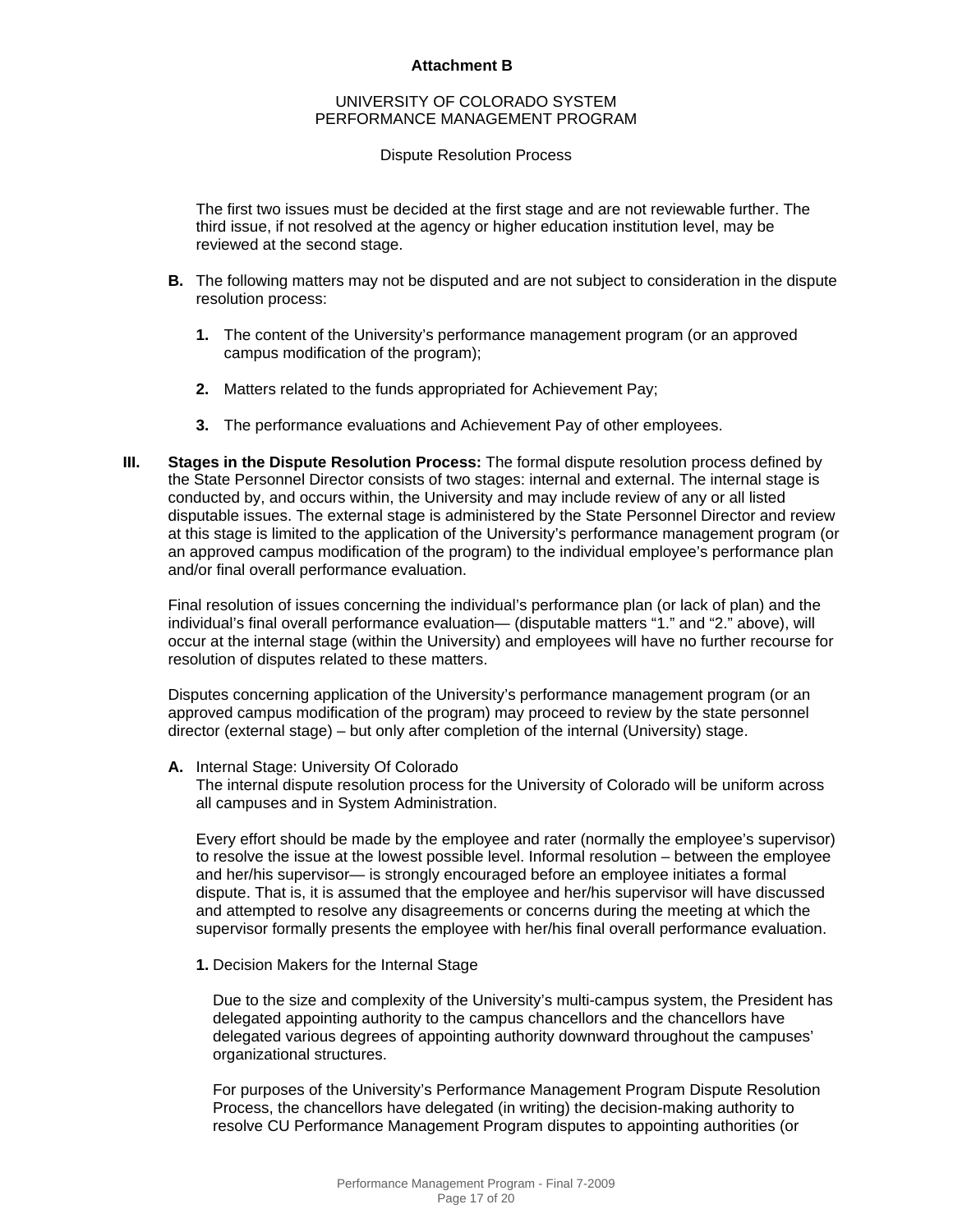#### UNIVERSITY OF COLORADO SYSTEM PERFORMANCE MANAGEMENT PROGRAM

#### Dispute Resolution Process

designees) within the campus. This particular delegation of authority for CU Performance Management Program dispute resolution, and any annual changes to the delegation, is made no later than the last day of March in order to be in effect prior to the period during which employee performance evaluations are conducted. For System Administration employees classified in the state personnel system, the appointing authority's designee for the dispute resolution process is the Associate Vice President for Human Relations and Risk Management.

The written delegation includes the provision that, if the appointing authority (or designee) is also responsible for rating one or more employees classified in the state personnel system, the delegated decision-making authority shall revert to the next-highest level so that the rater will not be the decision-maker in the event of a dispute. The role of the appointing authority (or designee) is to review the information presented, to address facts surrounding the disputed issues, and to render an impartial decision. However, the appointing authority may not render a decision that would alter the University's (or approved campus-customized) performance management program, policies, and processes. In reaching a decision to resolve the dispute, the appointing authority (or designee) has the authority to instruct a rater to: (1) follow the University's (or approved campus-customized) performance management program, (2) correct an error, (3) reconsider a final overall performance evaluation; (4) suggest other appropriate processes such as mediation: or (5) require the rater to change an employee's performance rating

**2.** Procedural Steps in the Internal Stage:

The employee must initiate the internal review process by requesting a review of the disputable issue or issues in writing. The request must be submitted on the standard University form for this purpose. A copy of the form is attached to this plan.

When disputing the individual performance plan, the written request must be filed within five (5) working days after the meeting at which the rater (normally the employee's supervisor) formally presents the employee with her/his performance plan. When disputing the individual final overall performance evaluation rating, the written request must be filed within five (5) working days after the meeting at which the rater formally presents the employee with his/her final overall performance evaluation and during which the employee and rater discuss the performance rating.

The request must be submitted to the appointing authority (or designee), whose name will be provided to the employee by the rater when both parties sign the cover sheet of the "Performance Planning and Evaluation Form." Copies of the written request must be submitted to the supervisor and to the campus Human Resources Department.

Within five (5) working days after the request is received by the appointing authority (or designee), unless there are mitigating or extenuating circumstances that impede meeting this deadline, the appointing authority (or designee) must meet with the employee, the rater (normally the employee's supervisor) and, as far as is practicable, with any others whom the employee and/or the rater deem to have pertinent information. Regardless of the number of parties involved, the appointing authority (or designee) remains responsible for scheduling the meeting(s) with the affected parties and for adhering to the schedule for completion of the review**.** 

Within five (5) working days after all necessary meetings are conducted, unless there are mitigating or extenuating circumstances that impede meeting this deadline, the appointing authority (or designee) must render a written decision. In making the decision, the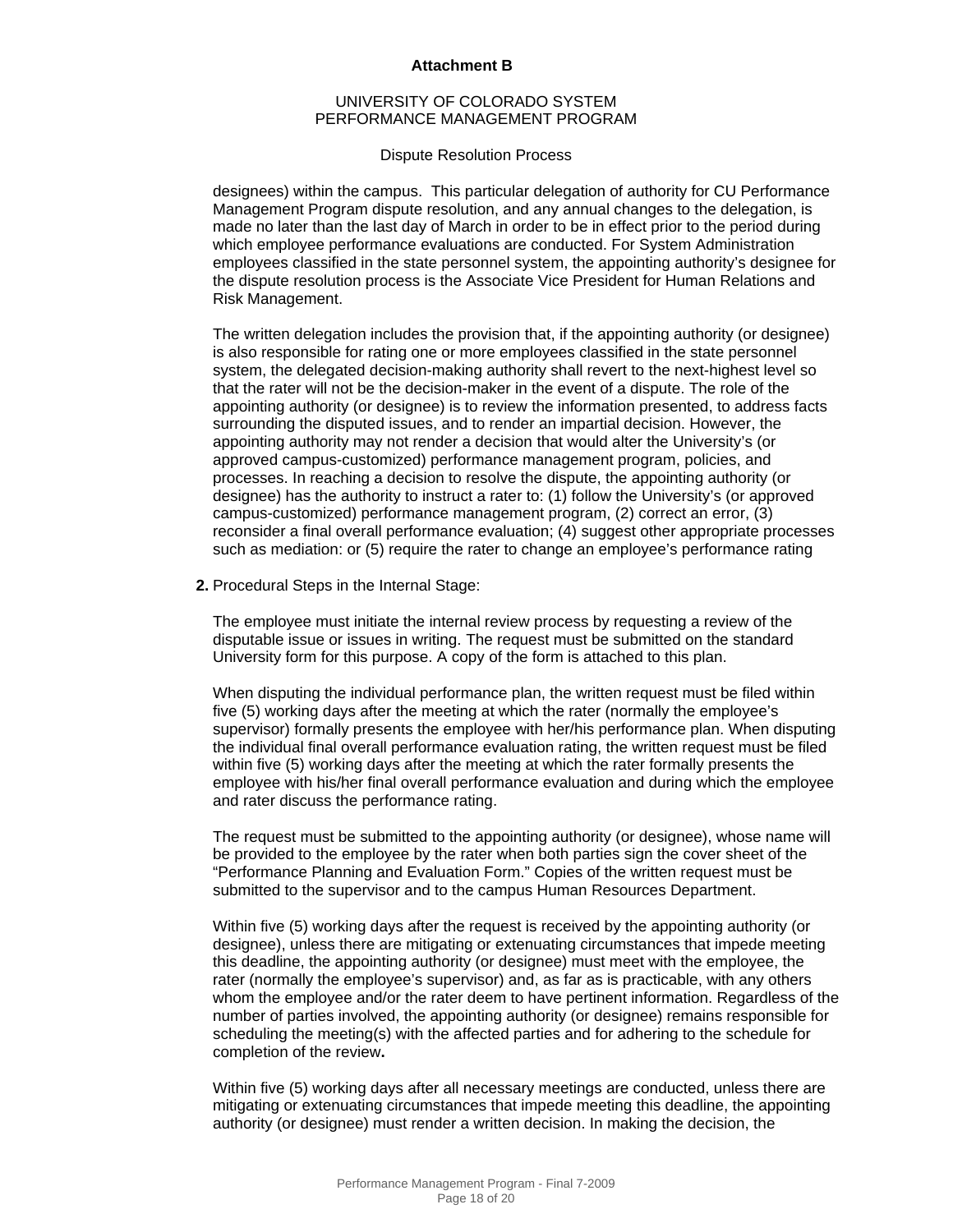#### UNIVERSITY OF COLORADO SYSTEM PERFORMANCE MANAGEMENT PROGRAM

#### Dispute Resolution Process

appointing authority (or designee) is limited to considering only those issues described earlier as disputable issues.

#### **3.** Written Notices

Within five (5) working days of completion of the internal stage, the appointing authority (or designee) will provide a written notice of the decision to the employee and will submit a copy of the decision to the campus Human Resources Department.

The employee will also receive a written notice explaining that s/he may submit a written request to the State Personnel Director for further (external) review, provided the original dispute concerned the application of the University's performance management program (or an approved campus modification of the program). This notice will indicate the address to which the written request for external review should be mailed.

#### **B.** External Stage: State Personnel Director

An employee may request review by the State Personnel Director. However, only the original issues involving the application of the University's performance management program (or an approved campus modification of the program) to the individual employee's plan and/or final overall performance evaluation may advance to the external stage for review by the State Personnel Director. And, this issue may not advance to the State Personnel Director until it has been reviewed at the internal (University) stage and an internal decision has been rendered.

An employee must file a written request for external review with the State Personnel Director within five (5) working days from the date the internal (University) decision is received. A copy of this written request also must be sent to the campus Human Resources Department.

The written request for external review by the State Personnel Director must include: (1) a copy of the original written performance management issue(s) raised by the employee (i.e., the form submitted by the employee to the appointing authority); and (2) the final written decision from the internal review stage.

All requests for review by the State Personnel Director are subject to an initial screening to determine if review is warranted. Such screening shall be based on specific criteria established by the State Personnel Director. If determination is made that further review is not warranted, such decision is final and binding and the employee will be notified accordingly.

For an issue being reviewed at the external stage, these individuals shall not substitute their judgment for that of the rater, reviewer, or the department's dispute resolution decision maker at the internal dispute stage.

If further review is warranted, the Director, or designee, may select a qualified neutral third party to review the matter. The Director has 30 days to issue a written decision, which is final and binding.